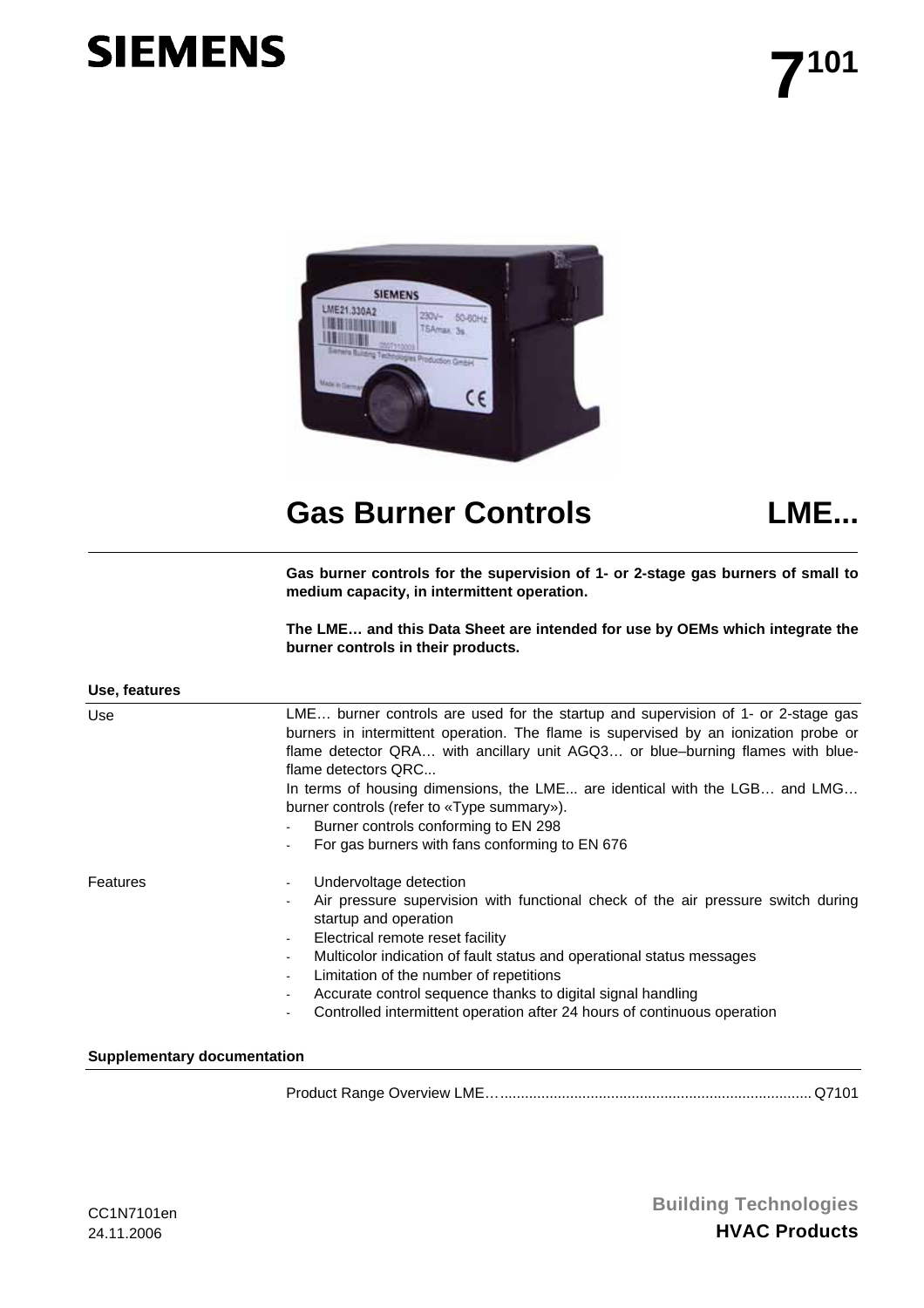

#### **To avoid injury to persons, damage to property or the environment, the following warning notes should be observed!**

#### **Do not to open, interfere with or modify the unit!**

- All activities (mounting, installation and service work, etc.) must be performed by qualified staff
- Before making any wiring changes in the connection area of the LME..., completely isolate the burner control from the mains supply (all-polar disconnection)
- Ensure protection against electric shock hazard by providing adequate protection for the burner control's connection terminals
- Check the connecting lines of the air pressure switch for short-circuits (connection terminals 3, 6 and 11)
- Press the lockout reset button / operation button only manually (applying a force of no more than 10 N) without using any tools or pointed objects
- Fall or shock can adversely affect the safety functions. Such units must not be put into operation, even if they do not exhibit any damage
- Each time work has been carried out (mounting, installation, service work, etc.), check to ensure that wiring is in an orderly state and make the safety checks as described in «Commissioning notes»

#### **Engineering notes**

- When used in connection with actuators, there is no position feedback signal from the actuator to the burner control
- When used in connection with actuators, the requirements of applicable norms and regulations must be observed
- The running times of the actuators must match the burner control's program. An additional safety check of the burner control together with the actuators is required
- When substituting burner controls type LGB… or LMG… by LME…, the AGQ1… or AGQ2… ancillary unit must be replaced by the AGQ3…

**Mounting notes** 

• Ensure that the relevant national safety regulations are complied with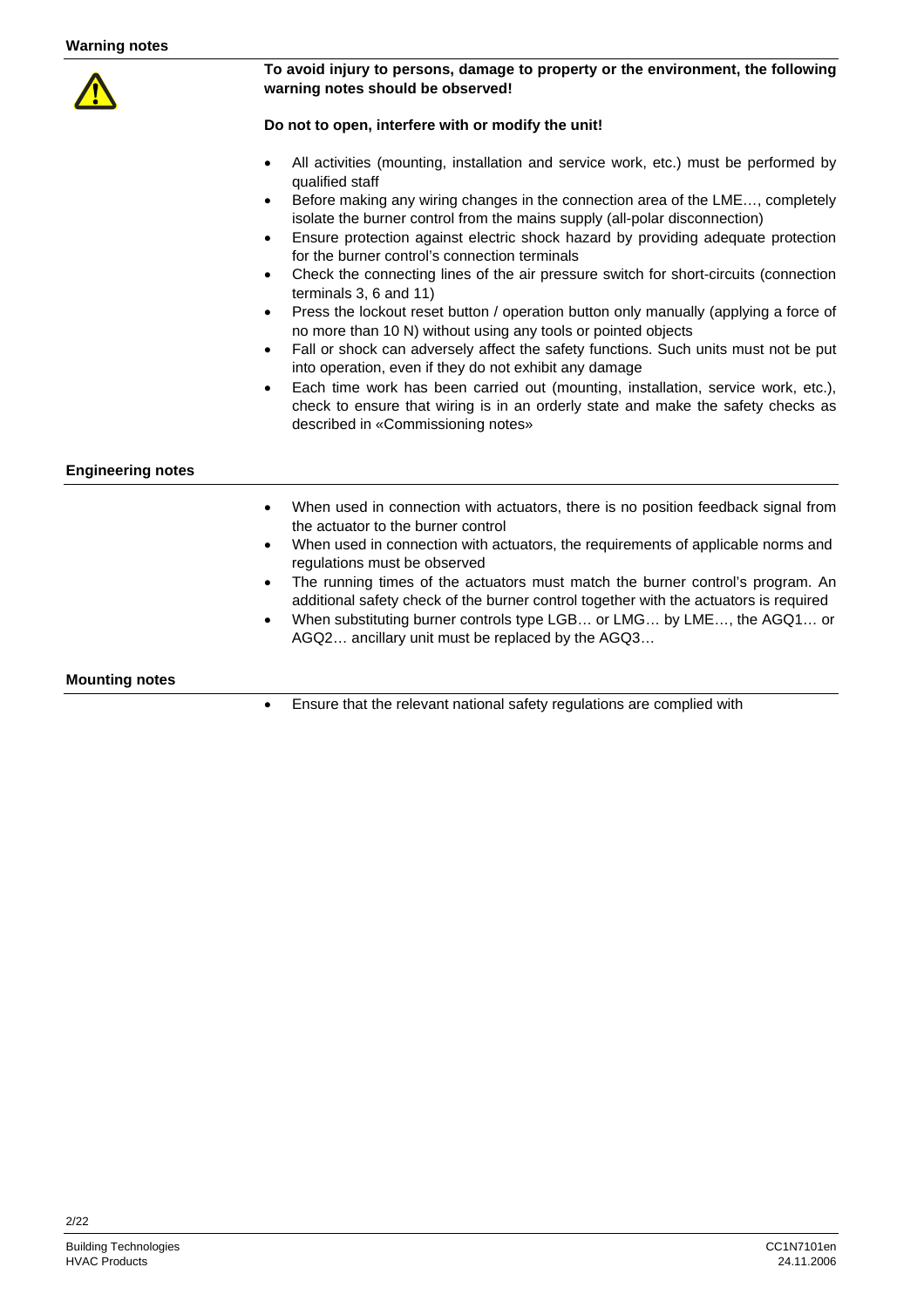- Always run the ignition cables separate from the unit and other cables while observing the greatest possible distance
- Do not mix up live and neutral conductors
- Install switches, fuses, earthing, etc., in compliance with local regulations
- The connection diagrams show the burner controls with earthed neutral conductor. In networks with nonearthed neutral conductor and ionization current supervision, terminal 2 must be connected to the earth conductor via an RC unit (type reference ARC 4 668 9066 0). It must be made certain that local regulations are complied with (e.g. protection against electric shock hazard) since AC 230 V / 50 Hz mains voltage produces peak leakage currents of 2.7 mA
- Make certain that the maximum permissible current rating of the connection terminals will not be exceeded
- Do not feed external mains voltage to the control outputs of the unit. When testing the devices controlled by the burner control (fuel valves, etc.), the LME… must not be connected
- In the case of burners with no fan motor, an AGK25 must be connected to terminal 3 of the unit, or else the burner cannot reliably be started up
- For safety reasons, feed the neutral conductor to terminal 2. Connect the burner components (fan, ignition transformer and gas valves) to the neutral distributor as shown below in figure 7101a05. The connection between neutral conductor and terminal 2 is prewired in the base



Wiring of neutral conductors!

#### **Electrical connection of flame detectors**

- It is important to achieve practically disturbance- and loss-free signal transmission:
	- Never run detector cables together with other cables
		- Line capacitance reduces the magnitude of the flame signal – Use a separate cable
- Observe the permissible length of the detector cables (refer to «Technical data»)
- The ionization probe is not protected against electric shock hazard
- Locate the high-voltage ignition electrode and the ionization probe such that the ignition spark cannot arc over to the ionization probe (risk of electrical overloads) and that it cannot adversely affect the supervision of ionization
- Insulation resistance
	- Must be a minimum of 50 M $\Omega$  between ionization probe and ground
	- Soiled detector holders reduce the insulation resistance, thus supporting cree page currents
- Earth the burner in compliance with the relevant regulations; earthing the boiler alone does not suffice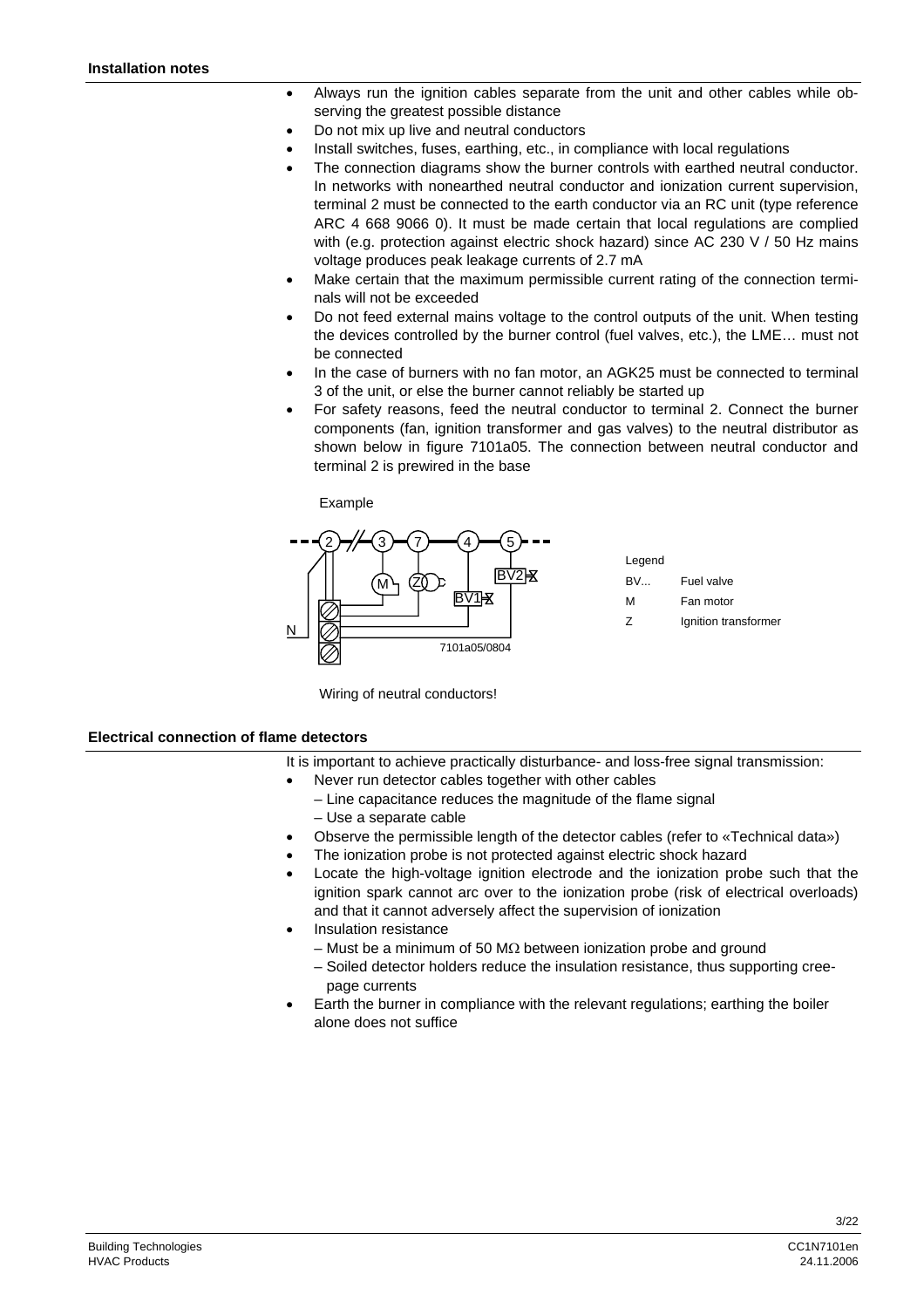• When commissioning the plant for the first time or when doing maintenance work, make the following safety checks:

|    | Safety check to be carried out                                                                | <b>Anticipated response</b>                                                                                                                                                                            |
|----|-----------------------------------------------------------------------------------------------|--------------------------------------------------------------------------------------------------------------------------------------------------------------------------------------------------------|
| a) | Burner startup with previously inter-<br>rupted line to the flame detector                    | LME11<br>Max. 3 repetitions<br>LME2<br>Lockout at the end of «TSA»                                                                                                                                     |
| b) | Burner operation with simulated loss of<br>flame. For that purpose, cut off the gas<br>supply | LME11<br>Establishment of flame at the<br>$\bullet$<br>end of «TSA» $\rightarrow$ Max. 3 repeti-<br>tions<br>No establishment of flame at<br>the end of «TSA» $\rightarrow$ Lockout<br>LME2<br>Lockout |
| C) | Burner operation with simulated air<br>pressure failure (not with atmospheric<br>burners)     | Immediate lockout                                                                                                                                                                                      |

#### **Standards and certificates**



Conformity to EEC directives - Electromagnetic compatibility EMC (immunity)

- Directive for gas-fired appliances

89 / 336 / EEC 90 / 396 / EEC

ISO 9001: 2000 Cert. 00739



Cert. 38233

| <b>Identification code to EN 298</b> |  |
|--------------------------------------|--|
| <b>IME11</b>                         |  |

| LME11                            | <b>FMCLXN</b> |
|----------------------------------|---------------|
| $LME21 / LME22 / LME23$ $FTLLXN$ |               |
| LME44                            | AMLLXN        |

| Typ                |   |   |
|--------------------|---|---|
| <b>LME11.330A2</b> | x | x |
| LME21.130A1        | x |   |
| LME21.130A2        | x | x |
| LME21.230A2        | x | x |
| LME21.330A1        | x |   |
| LME21.330A2        | x | x |
| LME21.350A1        | x |   |
| LME21.350A2        | x | x |
| LME21.550A2        | x | x |
| <b>LME22.131A2</b> | x | x |
| LME22.232A2        | x | x |
| LME22.233A2        | x | x |
| LME22.331A1        | x |   |
| LME22.331A2        | х | x |
| LME23.331A2        | x | x |
| <b>LME23.351A2</b> | x | x |
| <b>LME44.056A2</b> | x | x |
| LME44.057A1        | x |   |
| <b>LME44.057A2</b> | x | x |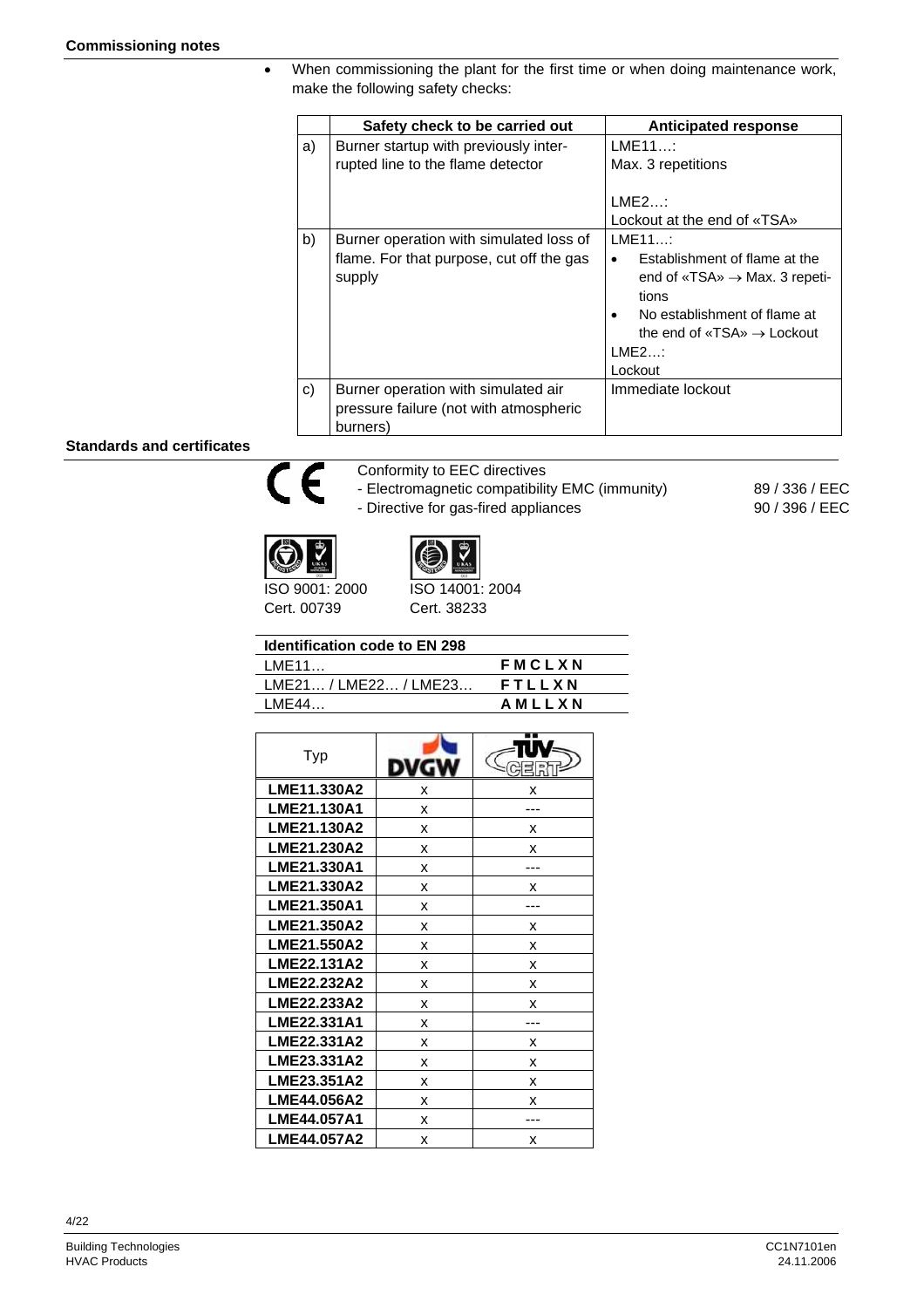• Use the KF8872 service adapter for short periods of time only

| <b>Disposal notes</b>         |                                                                                                                                                                                                                                                                                                                                                                                                                                                                                                                                                                                                                       |  |  |  |  |  |
|-------------------------------|-----------------------------------------------------------------------------------------------------------------------------------------------------------------------------------------------------------------------------------------------------------------------------------------------------------------------------------------------------------------------------------------------------------------------------------------------------------------------------------------------------------------------------------------------------------------------------------------------------------------------|--|--|--|--|--|
|                               | The unit contains electrical and electronic components and must not be disposed of<br>together with domestic waste.<br>Local and currently valid legislation must be observed.                                                                                                                                                                                                                                                                                                                                                                                                                                        |  |  |  |  |  |
| <b>Mechanical design</b>      |                                                                                                                                                                                                                                                                                                                                                                                                                                                                                                                                                                                                                       |  |  |  |  |  |
| LME                           | Units of plug-in design like their predecessor types LGB and LMG (refer to<br>٠<br>«Dimensions»)<br>The housing is made of impact-proof, heat-resistant and flame-retarding plastic. It<br>is of plug-in design and engages audibly in the base<br>The housing accommodates the<br>- microcontroller for the control sequence and the control relays for load control<br>- electronic flame signal amplifier (ionization)<br>- lockout reset button with its integrated 3-color signal lamp (LED) for operational<br>status and fault status messages and the socket for connecting the OCI400 inter-<br>face adapter |  |  |  |  |  |
| Indication and<br>diagnostics | Multicolor indication for operational status and fault status messages<br>Transmission of operational status and fault status messages and detailed service<br>information via additional OCI400 interface adapter and ACS410 PC Windows<br>software                                                                                                                                                                                                                                                                                                                                                                  |  |  |  |  |  |
| Versions                      | Burner capacity unlimited (thermal output on startup $\leq 120$ kW)<br>3 repetitions in the event of loss of flame during operation (LME11)                                                                                                                                                                                                                                                                                                                                                                                                                                                                           |  |  |  |  |  |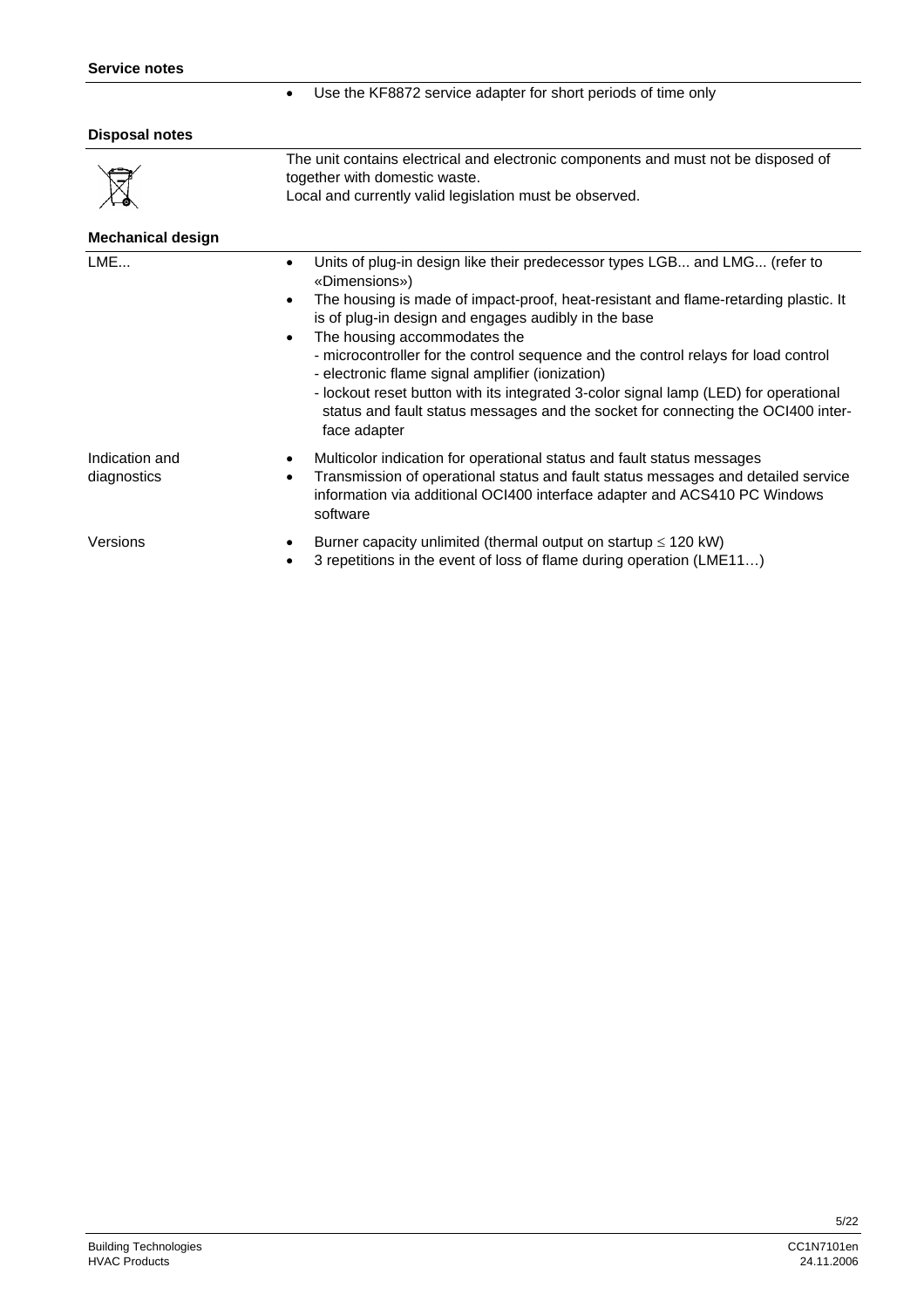#### **Type summary** (other types of burner controls on request)

The type references given below apply to the LME… burner control without plug-in base and without flame detector. For ordering information on plug-in bases and other accessories, refer to «Ordering».

| Flame detector                                                | Type<br>reference | Main<br>voltage | tw<br>approx.<br>$\mathsf{s}$ | t1<br>min.<br>s | <b>TSA</b><br>max.<br>$\mathsf{s}$ | t3n<br>approx.<br>s | t3<br>approx.<br>s | t4<br>approx.<br>$\mathbf s$ | t22<br>approx.<br>$\,$ s $^{2)}$ | t10<br>min.<br>$s^{3}$ | t11<br>min.<br>s <sup>1</sup> | t12<br>min.<br>$\,$ s $^{1)}$ | For<br>replacing of          |
|---------------------------------------------------------------|-------------------|-----------------|-------------------------------|-----------------|------------------------------------|---------------------|--------------------|------------------------------|----------------------------------|------------------------|-------------------------------|-------------------------------|------------------------------|
| Burner controls for 1-stage burners (up to 120 kW output)     |                   |                 |                               |                 |                                    |                     |                    |                              |                                  |                        |                               |                               |                              |
| Ionization probe<br>(ION)                                     | LME11.330A2       | AC230V          | 2.5                           | 30              | 3                                  | $\overline{2}$      | $\overline{2}$     | ---                          | $\overline{a}$                   | 5                      | $\overline{a}$                | $\overline{a}$                |                              |
|                                                               |                   |                 |                               |                 |                                    |                     |                    |                              |                                  |                        |                               |                               |                              |
| Burner controls for 2-stage burners, without actuator control |                   |                 |                               |                 |                                    |                     |                    |                              |                                  |                        |                               |                               |                              |
|                                                               | LME21.130A1       | AC 120 V        | 2.5                           | $\overline{7}$  | 3                                  | $\overline{2}$      | 2                  | 8                            | $\overline{a}$                   | 5                      | $\overline{a}$                | $\overline{a}$                | LGB21.130A17                 |
|                                                               | LME21.130A2       | AC 230 V        | 2.5                           | $\overline{7}$  | 3                                  | $\overline{2}$      | $\overline{2}$     | 8                            | $---$                            | 5                      | $\overline{a}$                | $\overline{a}$                | LGB21.130A27<br>LMG21.130B27 |
|                                                               | LME21.230A2       | AC 230 V        | 2.5                           | 20              | 3                                  | $\overline{2}$      | $\overline{2}$     | 8                            | $---$                            | 5                      | $---$                         | ---                           | LGB21.230A27<br>LMG21.230B27 |
| Ionization probe<br>(ION) or flame                            | LME21.330A1       | AC 120 V        | 2.5                           | 30              | 3                                  | $\overline{2}$      | 2                  | 8                            | $\overline{a}$                   | 5                      | $\overline{a}$                | $\overline{a}$                | ---                          |
| detector<br>$QRA$ <sup>4)</sup> with                          | LME21.330A2       | AC 230 V        | 2.5                           | 30              | 3                                  | $\overline{2}$      | $\overline{2}$     | 8                            | $\overline{a}$                   | 5                      | $\overline{a}$                | $\overline{a}$                | LGB21.330A27<br>LMG21.330B27 |
| AGQ3                                                          | LME21.350A1       | AC 120 V        | 2.5                           | 30              | 5                                  | 4                   | $\overline{2}$     | 10                           | $---$                            | 5                      | $\overline{a}$                | $\overline{a}$                | LGB21.350A17                 |
|                                                               | LME21.350A2       | AC 230 V        | 2.5                           | 30              | 5                                  | 4                   | 2                  | 10                           | ---                              | 5                      | $\overline{\phantom{a}}$      | $\overline{a}$                | LGB21.350A27<br>LMG21.350B27 |
|                                                               | LME21.550A2       | AC 230 V        | 2.5                           | 50              | 5                                  | 4                   | $\overline{2}$     | 10                           | $\overline{a}$                   | 5                      | $\overline{a}$                | $\overline{a}$                | LGB21.550A27<br>LMG22.550B27 |
|                                                               |                   |                 |                               |                 |                                    |                     |                    |                              |                                  |                        |                               |                               |                              |
| Burner controls for 2-stage burners, with actuator control    |                   |                 |                               |                 |                                    |                     |                    |                              |                                  |                        |                               |                               |                              |
|                                                               | LME22.131A2       | AC 230 V        | 2.5                           | $\overline{7}$  | 3                                  | $\overline{2}$      | 3                  | 8                            | $\overline{a}$                   | 3                      | 12                            | 12                            | LGB22.130A27<br>LMG22.130B27 |
| Ionization probe<br>(ION) or flame                            | LME22.232A2       | AC 230 V        | 2.5                           | 20              | 3                                  | $\overline{2}$      | 3                  | 8                            | $\overline{a}$                   | 3                      | 16.5                          | 16.5                          | LGB22.230A27<br>LMG22.230B27 |
| detector<br>QRA <sup>4)</sup> with<br>AGQ3                    | LME22.233A2       | AC 230 V        | 2.5                           | 20              | 3                                  | $\overline{2}$      | 3                  | 8                            | $---$                            | 3                      | 30                            | 30                            | LMG22.233B27                 |
|                                                               | LME22.331A1       | AC 120 V        | 2.5                           | 30              | 3                                  | $\overline{2}$      | 3                  | 8                            | $\overline{a}$                   | 3                      | 12                            | 12                            | ---                          |
|                                                               | LME22.331A2       | AC 230 V        | 2.5                           | 30              | 3                                  | $\overline{2}$      | 3                  | 8                            | ---                              | 3                      | 12                            | 12                            | LGB22.330A27                 |
|                                                               |                   |                 |                               |                 |                                    |                     |                    |                              |                                  |                        |                               |                               |                              |
| Burner controls for 2-stage burners, with actuator control    |                   |                 |                               |                 |                                    |                     |                    |                              |                                  |                        |                               |                               |                              |
| Blue flame                                                    | LME23.331A2       | AC 230 V        | 2.5                           | 30              | 3                                  | $\overline{2}$      | 3                  | 8                            | $\overline{a}$                   | 3                      | 12                            | 12                            | LGB32.330A27                 |
| detector QRC                                                  | LME23.351A2       | AC 230 V        | 2.5                           | 30              | 5                                  | 4                   | $\mathbf{1}$       | 10                           | $\overline{a}$                   | 3                      | 12                            | 12                            | LGB32.350A27                 |

Legend

- 
- 
- 
- t3 Preignition time 3) Max. 65 s
- 
- t4 Interval between ignition «Off» and «BV2»
- t10 Specified time for air pressure signal
- t11 Programmed opening time for actuator «SA»
- t12 Programmed closing time for actuator «SA» t22 2nd safety time
- tw Waiting time 1) Max. running time available for actuator «SA»
- TSA Safety time The actuator running time must be shorter
- t1 Prepurge time  $\vert$  2) t22 + response time of flame relay
	-
- t3n Postignition time **4** and the 4 and the 4 and the 14 and the 14 and the 14 and the 14 and the 14 and the 14 and the 14 and the 14 and the 14 and the 14 and the 14 and the 14 and the 14 and the 14 and the 14 and the 14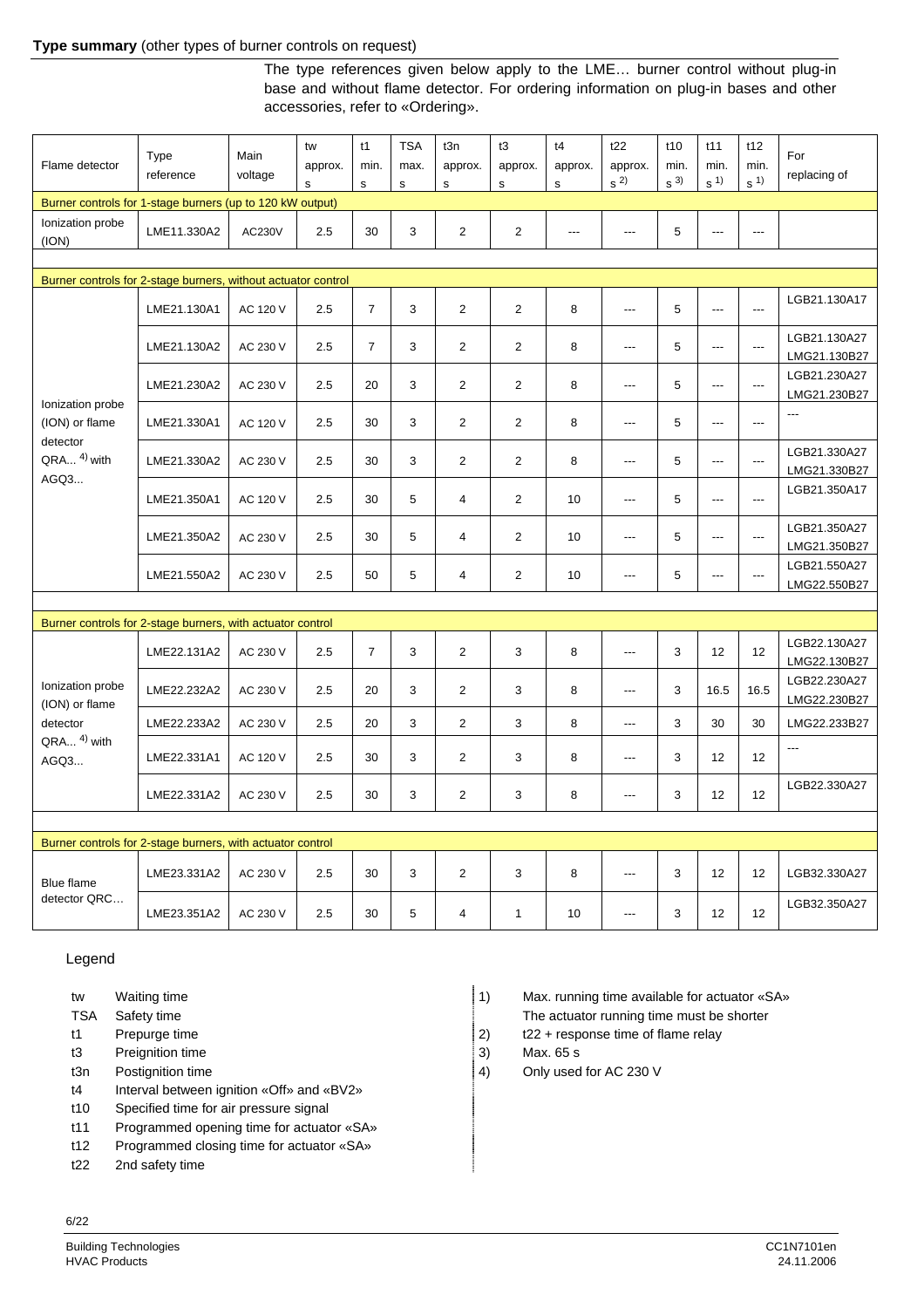### **Type summary** (other types of burner controls on request) [cont´d]

| Flame detector                                     | Type<br>reference | Main<br>voltage | tw<br>min.<br>s | min.<br>s | <b>TSA</b><br>max.<br>-S | t3n<br>approx.<br>s | t3<br>approx.<br>s | t4<br>approx.<br>s | t22<br>approx. | t10<br>min.<br>$s^{2}$ | t11<br>min.<br>s <sup>1</sup> | t12<br>min.<br>$s^{1}$ | For<br>replacing of |
|----------------------------------------------------|-------------------|-----------------|-----------------|-----------|--------------------------|---------------------|--------------------|--------------------|----------------|------------------------|-------------------------------|------------------------|---------------------|
| Burner controls for atmospheric burners            |                   |                 |                 |           |                          |                     |                    |                    |                |                        |                               |                        |                     |
| Ionization probe                                   | LME44.056A2       | AC 230 V        | 16              | 9         | 5                        | 4                   | 2                  | 10                 | 5              | $---$                  | $---$                         | $- - -$                | GB41.255A27-        |
| (ION) or flame<br>-4)<br>detector QRA<br>with AGQ3 | LME44.057A1       | AC 120 V        | 16              | 9         | 5                        | 4                   | $\overline{2}$     | 10                 | 8              | $---$                  | ---                           | $---$                  | LGB41.258A17        |
|                                                    | LME44.057A2       | AC 230 V        | 16              | 9         | 5                        | 4                   | 2                  | 10                 | 8              | ---                    | ---                           | $---$                  | LGB41.258A27        |

#### Legend

- 
- 
- t1<sup>'</sup> Purge time 2) Max. 65 s
- t3 Preignition time 3) Max. 65 s
- 
- t4 Interval between ignition «Off» and «BV2»
- t10 Specified time for air pressure signal
- t11 Programmed opening time for actuator «SA»
- t12 Programmed closing time for actuator «SA»
- t22 2nd safety time
- tw Waiting time 1) Max. running time available for actuator «SA»
- TSA Safety time TSA Safety time
	-
	-
- t3n Postignition time **4** and the 4 and the 14 and the 14 and the 14 and the 14 and the 14 and the 14 and the 14 and the 14 and the 14 and the 14 and the 14 and the 14 and the 14 and the 14 and the 14 and the 14 and the 14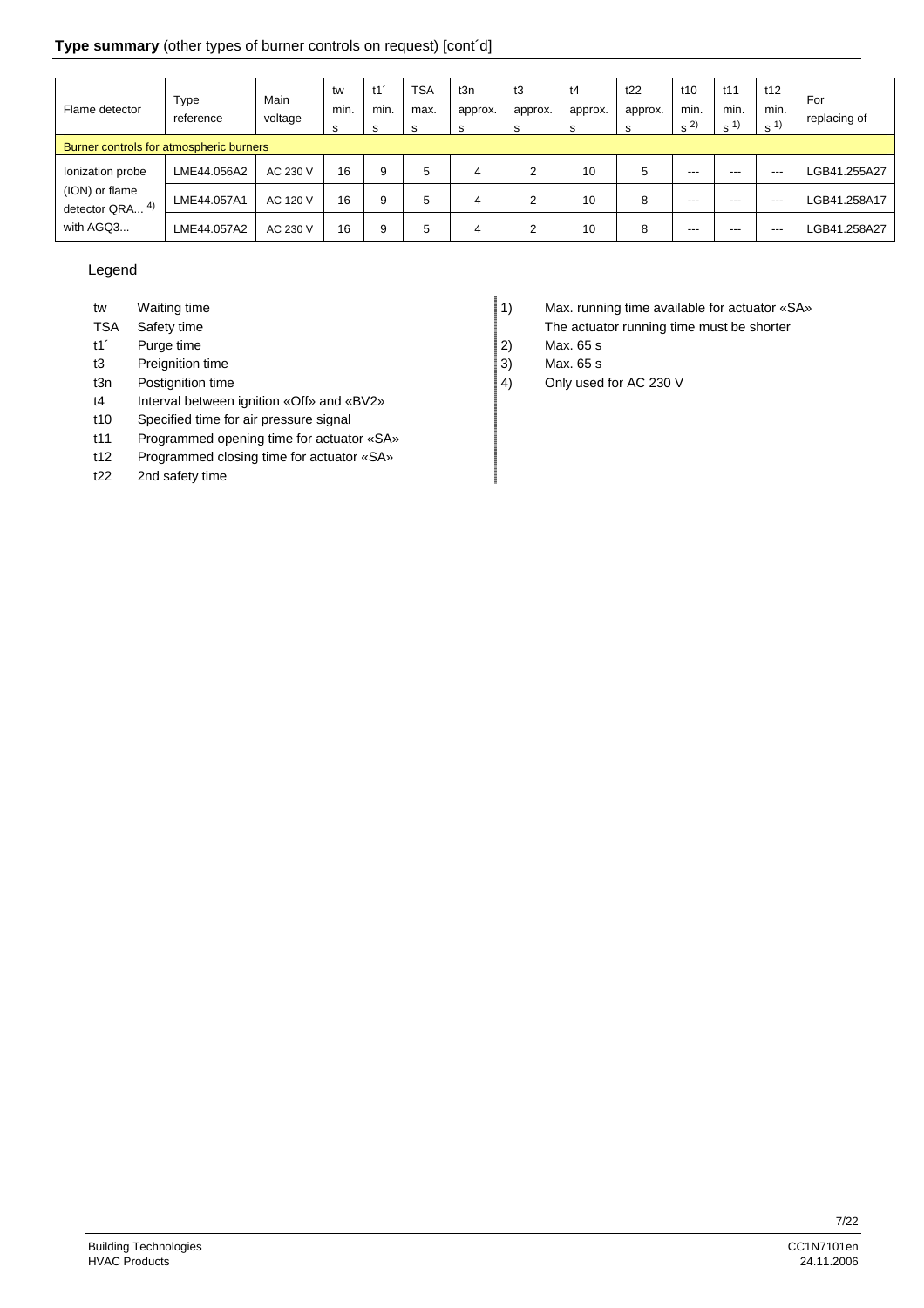## **Technical data**

General unit data

| Mains voltage                         | AC 120 V +10 % / -15 %                     |
|---------------------------------------|--------------------------------------------|
|                                       | AC 230 V +10 % / -15 %                     |
| Mains frequency                       | 5060 Hz $\pm 6$ %                          |
| Power consumption                     | 12 VA                                      |
| External primary fuse (Si)            | max. $10 \text{ A}$ (slow)                 |
| Mounting position                     | optional                                   |
| Input current at terminal 12          | max. 5 A                                   |
| Weight                                | approx. 160 g                              |
| Safety class                          |                                            |
| Degree of protection                  | IP 40 (to be ensured through mounting)     |
| Perm. cable length terminal 1         | max. 1 m at a line capacitance of 100 pF/m |
|                                       | (max. 3 m at 15 pF / m)                    |
| Perm. cable length from QRA to        | max. 20 m at 100 pF / m                    |
| AGQ3A27 (lay separate cable)          |                                            |
| Remote reset laid separately          | max. 20 m at 100 pF / m                    |
| Perm. cable length terminals 8 and 10 | max. 20 m at 100 pF / m                    |
| Perm. cable lengths other terminals   | max. 3 m at 100 pF / m                     |

| Current rating                                | At $cos\varphi \geq 0.6$                                | At $cos\varphi = 1$ |
|-----------------------------------------------|---------------------------------------------------------|---------------------|
| <b>I</b> - Terminal 3                         | Max. 2.7 A                                              | Max. $3A$           |
|                                               | $(15 \text{ A}$ for max. 0.5 s $\rightarrow$ only LME2) |                     |
| l - Terminals 4, 5, 7 and 9 (11)   Max. 1.7 A |                                                         | Max. 2 A            |
| l - Terminal 10                               | Max. 1 A                                                | Max. 1 A            |

#### Environmental conditions

| <b>Storage</b>        | DIN EN 60721-3-1  |
|-----------------------|-------------------|
| Climatic conditions   | class 1K3         |
| Mechanical conditions | class 1M2         |
| Temperature range     | $-20+60$ °C       |
| Humidity              | < 95 % r.h.       |
| <b>Transport</b>      | DIN EN 60 721-3-2 |
| Climatic conditions   | class 2K2         |
| Mechanical conditions | class 2M2         |
| Temperature range     | $-20+60$ °C       |
| Humidity              | $<$ 95 % r.h.     |
| <b>Operation</b>      | DIN EN 60 721-3-3 |
| Climatic conditions   | class 3K3         |
| Mechanical conditions | class 3M3         |
| Temperature range     | $-20+60$ °C       |
| Humidity              | $<$ 95 % r.h.     |

 $\triangle$ 

**Condensation, formation of ice and ingress of water are not permitted!**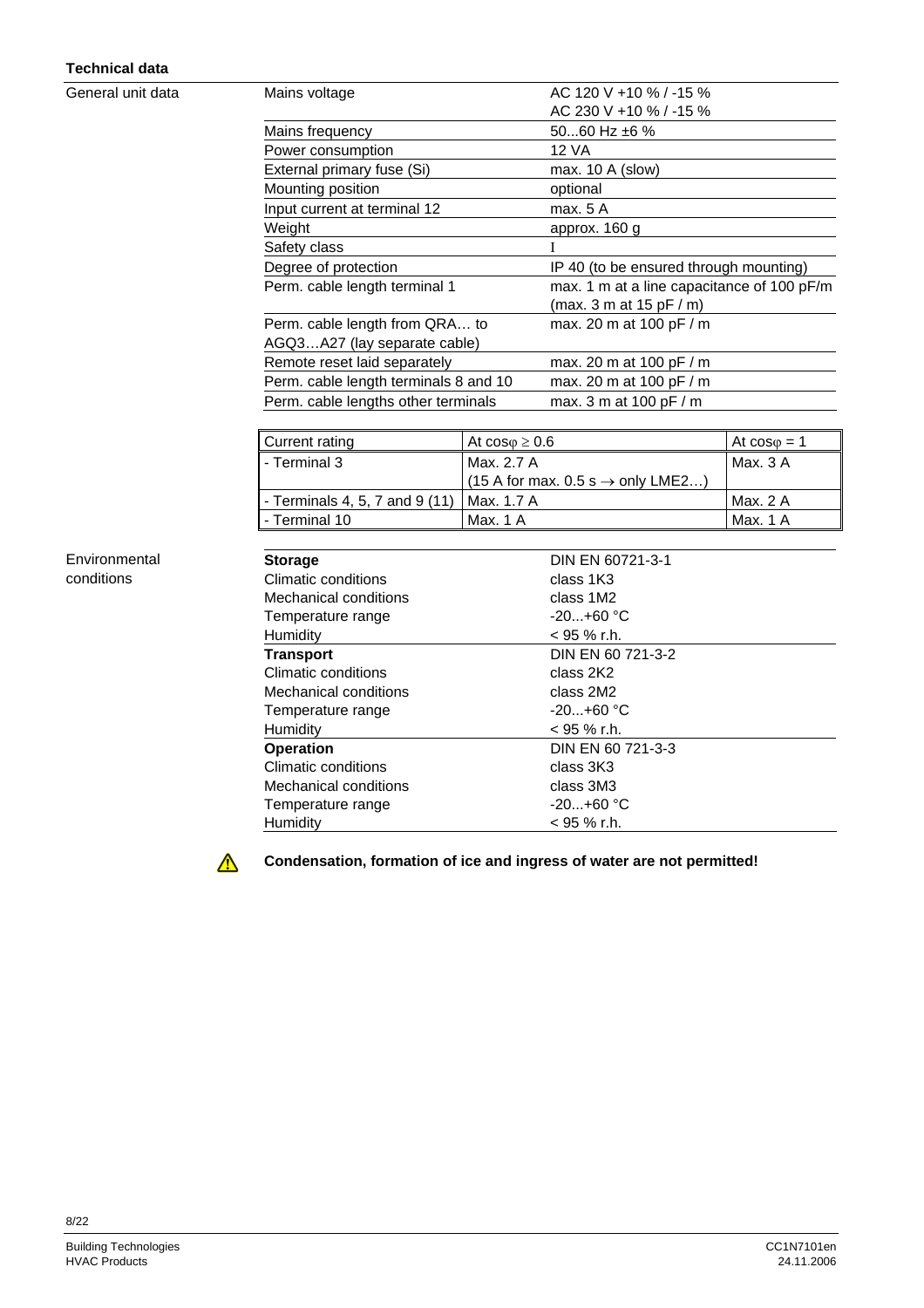#### **Flame supervision with ionization probe**

|                                                                                                               | At mains voltage<br>$UN = AC 230 V1$ |
|---------------------------------------------------------------------------------------------------------------|--------------------------------------|
| Detector voltage between ionization probe and ground<br>(AC voltmeter $\text{Ri} \geq 10 \text{ M}\Omega$ )   | AC 115240 V                          |
| Switching threshold (limit values):                                                                           |                                      |
| Switching on (flame on) (DC ammeter $Ri \leq 5 k\Omega$ )                                                     | $\ge$ DC 1.5 µA                      |
| Switching off (flame off) (DC ammeter $\text{Ri} \leq 5 \text{ k}\Omega$ )                                    | $\le$ DC 0.5 µA                      |
| Detector current required for reliable operation                                                              | $\ge$ DC 3 µA                        |
| Switching threshold in the event of poor flame during operation<br>(LED flashes green)                        | Approx. DC 5 µA                      |
| Short-circuit current between ionization probe and ground<br>(AC ammeter $\text{Ri} \leq 5 \text{ k}\Omega$ ) | Max. AC 100300 µA                    |

1) For applications outside the European Community, operation at mains voltage AC 230 V  $\pm$ 10 % is ensured

Note

#### **With the same quality of flame, the detector current with the LME… may be other than with the LMG… / LGB…**

Flame supervision with ionization is accomplished by making use of the conductivity and rectifying effect of the flame. The flame signal amplifier only responds to the DC current component of the flame signal. A short-circuit between ionization probe and ground causes the burner to initiate lockout.





For detector currents, refer to « Technical data ».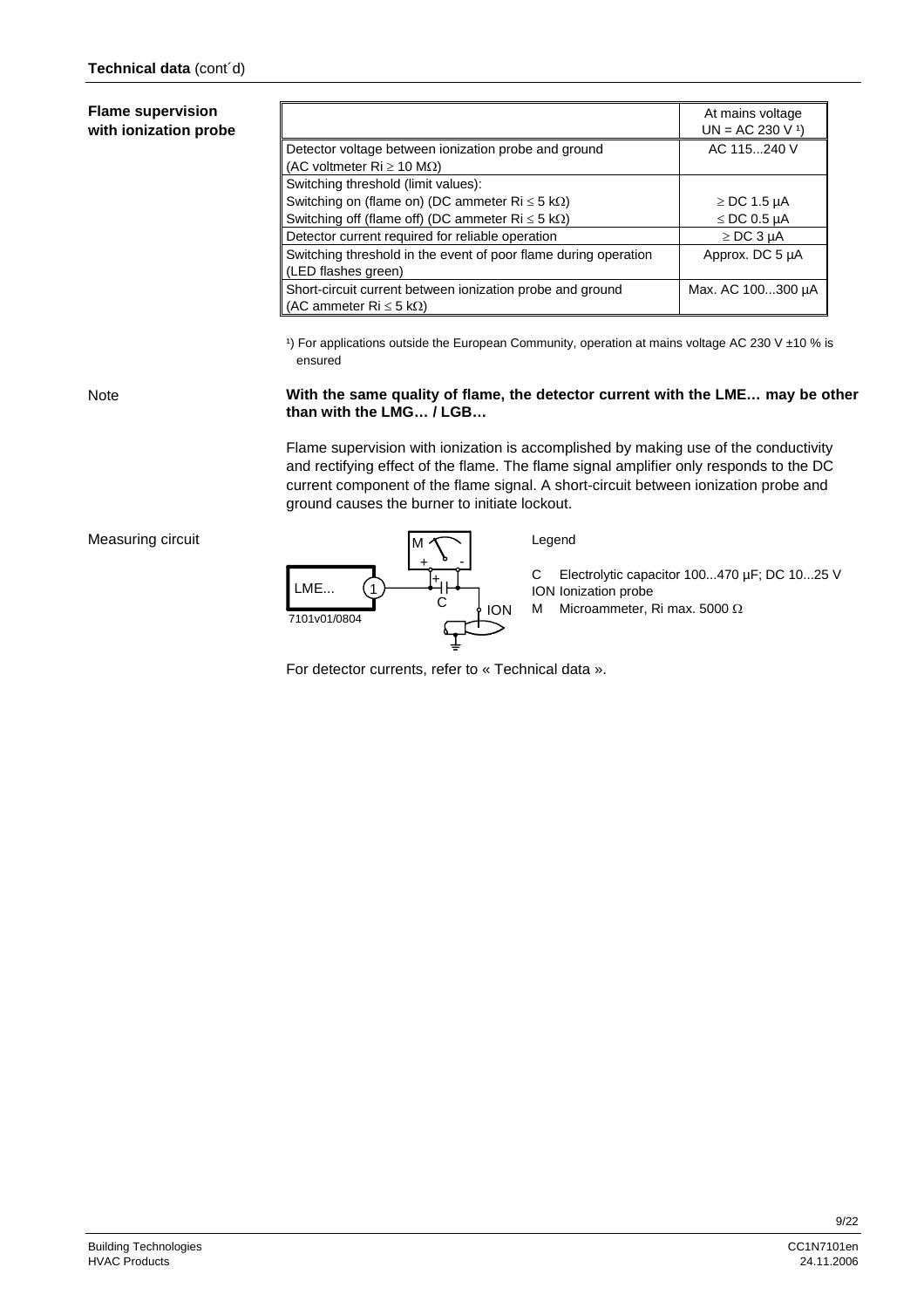#### Mains voltage  $AC 230 V + 10 % / -15 %$ Mains frequency 50...60 Hz  $\pm 6 \%$ Perm. cable length from QRA... to AGQ3… max. 20 m (lay separate cable) Perm. cable length from AGQ3... to LME... max. 2 m Weight of AGQ3... approx. 140 g Mounting position optional<br>Degree of protection IP 40, to  $\overline{IP}$  40, to be ensured through mounting 4.5 VA Power consumption **Flame supervision with AGQ3… and UV detector QRA...**

|                                                    | At mains voltage UN |                 |  |
|----------------------------------------------------|---------------------|-----------------|--|
|                                                    | AC 220 V            | AC 240 V        |  |
| Detector voltage at QRA (with no load)             |                     |                 |  |
| Terminal 3 off (refer to control sequence)         | DC 400 V            | DC 400 V        |  |
| Terminal 3 on (refer to control sequence)          | DC 300 V            | <b>DC 300 V</b> |  |
| Detector voltage                                   |                     |                 |  |
| Load by DC measuring instrument Ri > 10 M $\Omega$ |                     |                 |  |
| Terminal 3 off (refer to control sequence)         | DC 380 V            | DC 380 V        |  |
| Terminal 3 on (refer to control sequence)          | DC 280 V            | DC 280 V        |  |
| DC current detector signals with UV detector       | Min. required       | Max. possible   |  |
| ∥ QRA…                                             |                     |                 |  |
| Measurement at the UV detector QRA                 | $200 \mu A$         | $500 \mu A$     |  |

#### In connection with LME… burner controls, use of UV ancillary unit AGQ3... is mandatory. Ancillary unit AGQ3...

(A) Correct functioning of aged UV cells can be checked as UV test with a higher supply voltage across the UV cell after controlled shutdown until terminal 3 on.

Connection diagram Measuring circuit for measuring the UV detector current



7101a07/0705 7101a07/0705 **AGQ3...** br bl rt sw sw QRA Σ

 Measurement made at the UV detector QRA…

| С   | Electrolytic capacitor 100470 µF; DC 1025 V | bl        | <b>Blue</b>  |
|-----|---------------------------------------------|-----------|--------------|
| М   | Microammeter Ri max. 5,000 $\Omega$         | br        | <b>Brown</b> |
| QRA | UV detector                                 | , gr      | Grey         |
| GP  | Gas pressure switch                         | rt        | Red          |
| SB. | Safety limit thermostat                     | <b>SW</b> | <b>Black</b> |
| R   | Control thermostat or pressurestat          |           |              |
| W   | Limit thermostat or pressure switch         |           |              |

Legend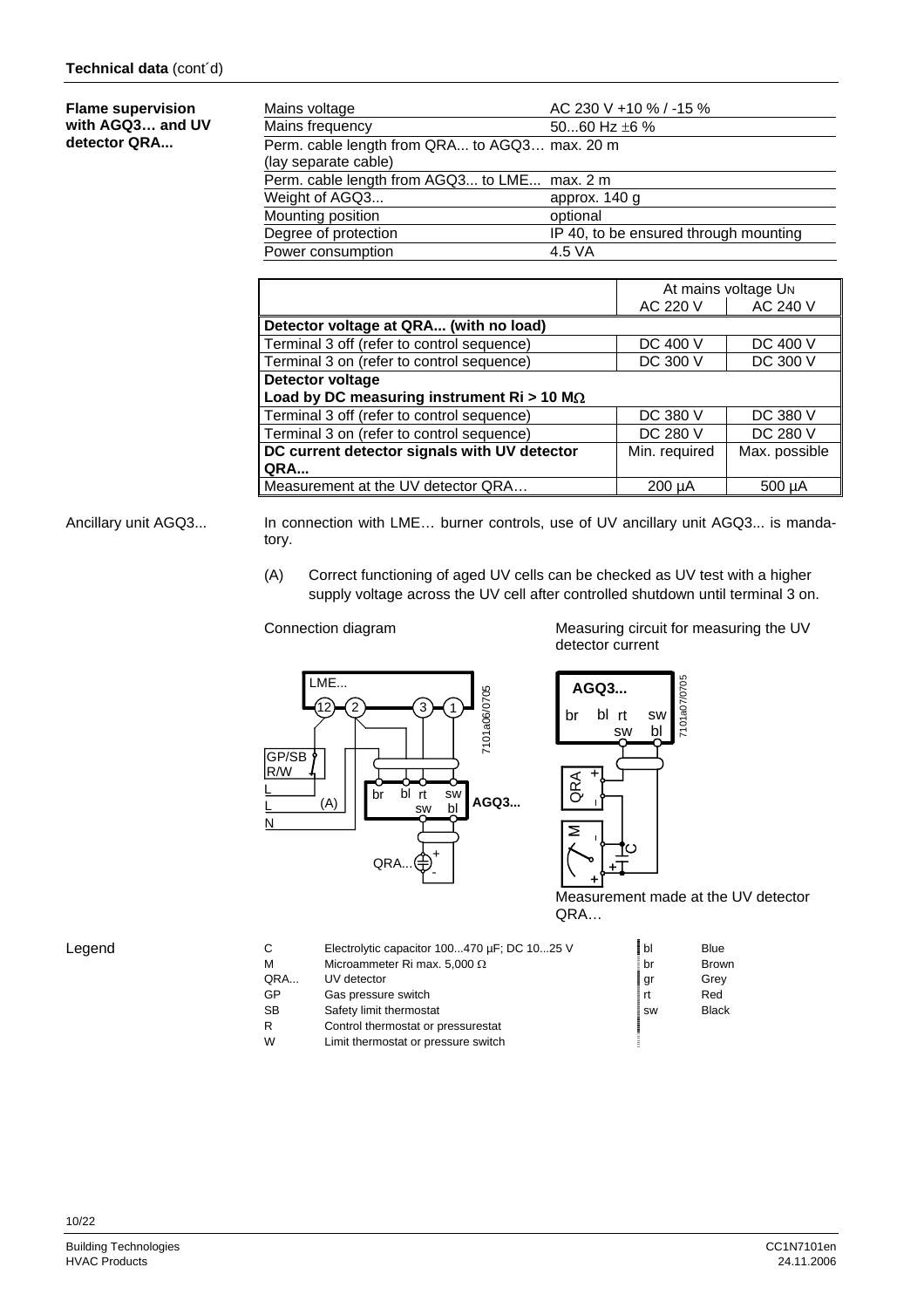**Flame supervision with QRC...** 

(only LME23…)

|         | Detector current required | Perm. detector current | Possible detector current |
|---------|---------------------------|------------------------|---------------------------|
|         | (with flame)              | (without flame)        | with flame (typically)    |
| $ $ QRC | Min. 70 µA                | Max. 5.5 µA            | Max. 100 µA               |

The values given in the table above only apply under the following conditions:

- Mains voltage AC 230 V

- Ambient temperature 23 °C

Green LED for operational status indication

|            | Detector current in operation: | Detector current in operation: |  |
|------------|--------------------------------|--------------------------------|--|
|            | - Flame signal instable        | - Flame signal stable          |  |
|            | - Green LED flashing           | - Green LED steady on          |  |
| <b>QRC</b> | < 45 uA                        | > 45 uA                        |  |
|            |                                |                                |  |

The values given in the table above only apply under the following conditions:

- Mains voltage AC 230 V

- Ambient temperature 23 °C





## µA DC DC microammeter with an internal resistance of  $Ri = max. 5 k\Omega$

bl Blue

sw Black

br Brown

As an alternative to detector current measurement, the OCI400 / ACS400 diagnostics tool can be used. In that case, the DC microammeter is not required.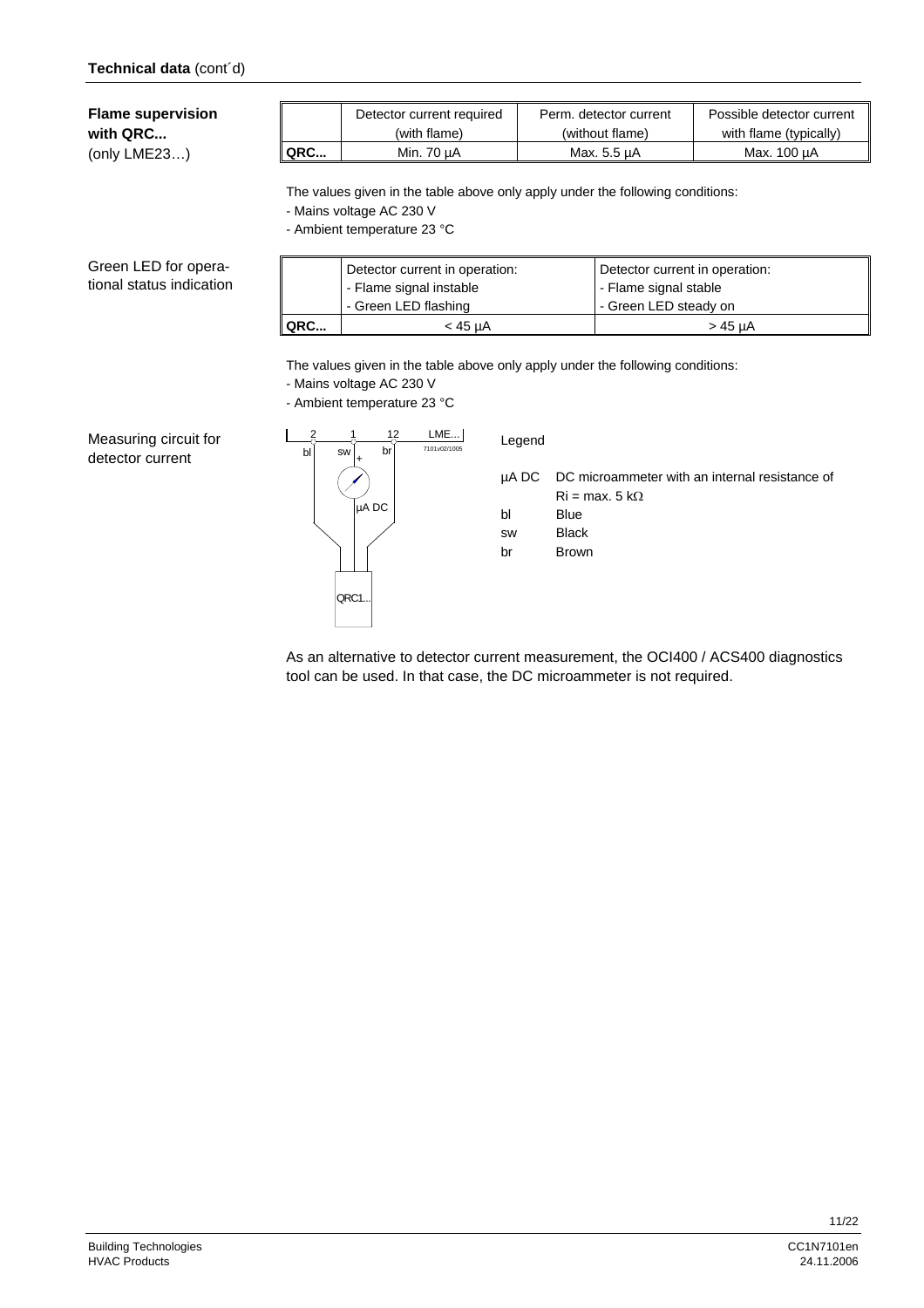| Functions |
|-----------|
|           |

| <b>Functions</b>                                   |                                                                                                                                                                                                                                                                                                                                                                                     |
|----------------------------------------------------|-------------------------------------------------------------------------------------------------------------------------------------------------------------------------------------------------------------------------------------------------------------------------------------------------------------------------------------------------------------------------------------|
| Preconditions for<br>burner startup                | Burner control must be reset<br>$\bullet$<br>All contacts in the line are closed, request for heat<br>$\bullet$<br>No undervoltage<br>Air pressure switch «LP» must be in its no-load position or CPI in no-load position<br>$\bullet$<br>or wire link 2 is closed<br>Fan motor or AGK25 is closed<br>$\bullet$<br>Flame detector is darkened and there is no extraneous light<br>٠ |
| Undervoltage                                       | Safety shutdown from the operating position takes place should mains voltage drop<br>below about AC 175 V (at $Un = AC 230 V$ )<br>Restart is initiated when mains voltage exceeds about AC 185 V (at $Un = AC 230 V$ )<br>٠                                                                                                                                                        |
| Controlled intermittent<br>operation               | After no more than 24 hours of continuous operation, the burner control will initiate<br>automatic controlled shutdown followed by a restart.                                                                                                                                                                                                                                       |
| Reversed polarity<br>protection with<br>ionization | If the connections of live conductor (terminal 12) and neutral conductor (terminal 2) are<br>mixed up, the burner control will initiate lockout at the end of «TSA».                                                                                                                                                                                                                |
| Control sequence in the<br>event of fault          | If lockout occurs, the outputs for the fuel valves, the burner motor and the ignition<br>equipment will immediately be deactivated $(< 1$ second).                                                                                                                                                                                                                                  |

| Cause                                         | Response                                                                                                                                                                                                                   |
|-----------------------------------------------|----------------------------------------------------------------------------------------------------------------------------------------------------------------------------------------------------------------------------|
| Mains failure                                 | Restart                                                                                                                                                                                                                    |
| Voltage below undervoltage threshold          | Safety shutdown                                                                                                                                                                                                            |
| Voltage above undervoltage threshold          | Restart                                                                                                                                                                                                                    |
| Extraneous light during «t1»                  | Lockout                                                                                                                                                                                                                    |
| Extraneous light during «tw»                  | Prevention of startup, lockout after 30 sec-                                                                                                                                                                               |
|                                               | onds at the latest                                                                                                                                                                                                         |
| No flame at the end of «TSA»                  | LME11<br>Max. 3 repetitions, followed by lockout at the<br>end of «TSA»<br>IME2<br>Lockout at the end of «TSA»                                                                                                             |
| Loss of flame during operation                | LME11<br>Establishment of flame at the end of<br>$\langle$ TSA» $\rightarrow$ Max. 3 repetitions<br>No establishment of flame at the end of<br>$\bullet$<br>$\overline{\text{MSA}} \rightarrow$ Lockout<br>LME2<br>Lockout |
| «LP» is welded in working position            | Prevention of startup, lockout after 65 sec-<br>onds at the latest                                                                                                                                                         |
| «LP» is welded in no-load position            | Lockout max 65 s after completion of «t10»                                                                                                                                                                                 |
| No air pressure signal after completion «t10» | Lockout                                                                                                                                                                                                                    |
| «CPI» contact is open during «tw»             | Prevention of startup, lockout after 60 sec-<br>onds at the latest                                                                                                                                                         |

In the event of lockout, the LME... remains locked and the red signal lamp (LED) will light up. The burner control can immediately be reset. This state is also maintained in the case of mains failure.

When lockout occurs, the burner control can immediately be reset. To do this, press the lockout reset button for about 1 second (< 3 seconds). The LME… can only be reset when all contacts in the line are closed and when there is no undervoltage. Resetting the burner

If no flame is established at the end of «TSA», or if the flame is lost during operation, a maximum of 3 repetitions per controlled startup can be performed via «R», or else lockout will be initiated. Counting of repetitions is restarted each time a controlled startup via «R» takes place. Limitation of repetitions

control

(only LME11…)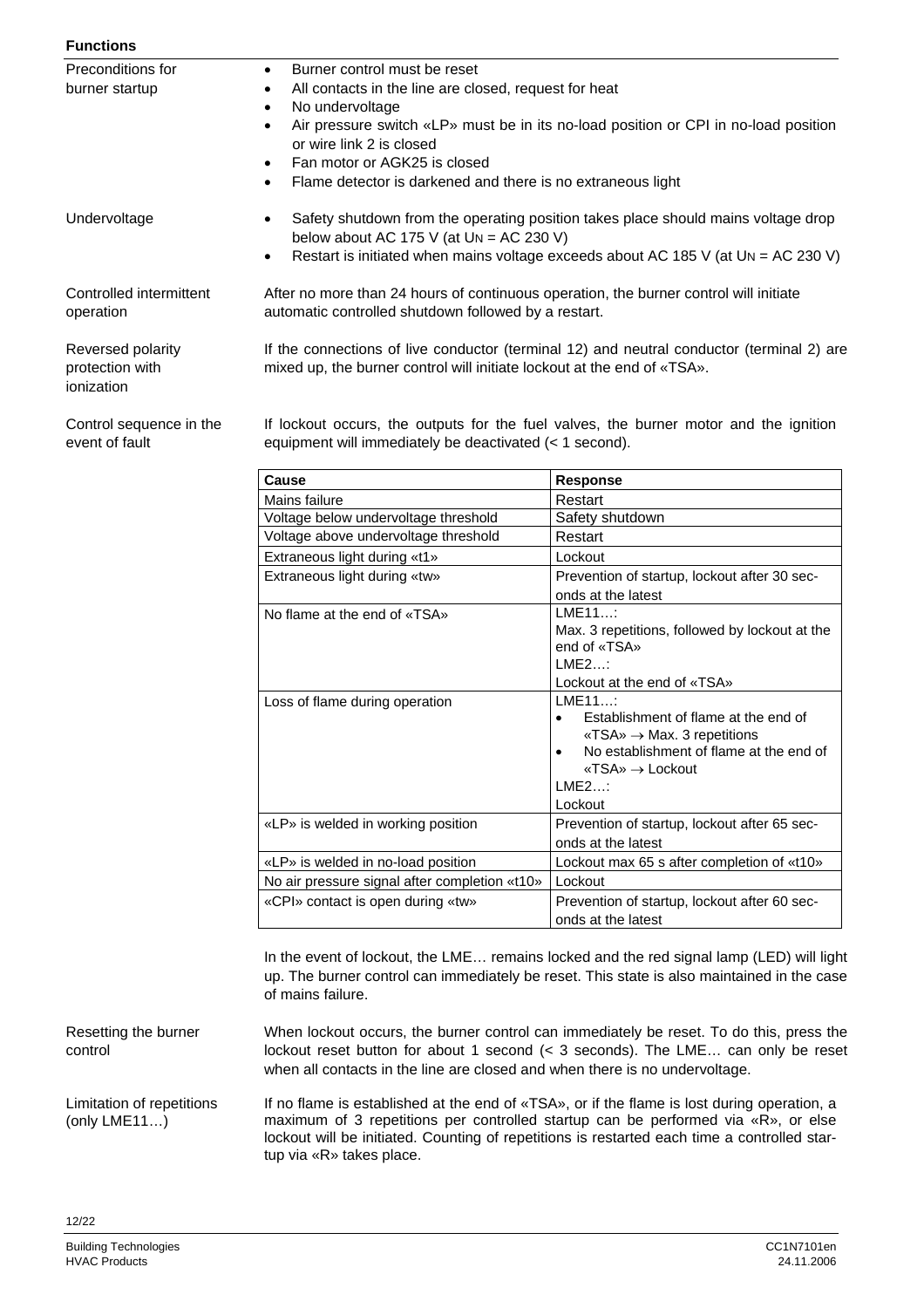Operation



Lockout reset button «EK...» is the key operating element for resetting the burner control and for activating / deactivating the diagnostics functions.



The multicolor signal lamp (LED) in the lockout reset button is the key indicating element for visual diagnostics and interface diagnostics.

Both «EK...» and LED are located under the transparent cover of the lockout reset button.

There are 2 diagnostics choices:

- 1. Visual diagnostics: Operational status indication or diagnostics of the cause of fault
- 2. Interface diagnostics: With the help of the OCI400 interface adapter and the ACS400 PC software or flue gas analyzers of different makes (refer to Data Sheet N7614)

Visual diagnostics:

In normal operation, the different operating states are indicated in the form of color codes according to the color code table given below. Interface diagnostics is activated by pressing the lockout reset button for at least 3 seconds (refer to Data Sheet N7614). If, by accident, interface diagnostics has been activated, in which case the slightly red light of the signal lamp flickers, it can be deactivated by pressing again the lockout reset button for at least 3 seconds. The instant of switching over is indicated by a yellow light pulse.



During startup, status indication takes place according to the following table:

| Color code table for multicolor signal lamp (LED) |                                                             |                   |  |
|---------------------------------------------------|-------------------------------------------------------------|-------------------|--|
| <b>Status</b>                                     | <b>Color code</b>                                           | Color             |  |
| Waiting time «tw», other waiting states           |                                                             | Off               |  |
| Ignition phase, ignition controlled               | $\bullet$ 0 $\bullet$ 0 $\bullet$ 0 $\bullet$ 0 $\bullet$ 0 | Flashing yellow   |  |
| Operation, flame o.k.                             |                                                             | Green             |  |
| Operation, flame not o.k.                         | O O O O O O O O                                             | Flashing green    |  |
| Extraneous light on burner startup                | <b>\□▲□▲□▲□▲</b>                                            | Green-red         |  |
| Undervoltage                                      | ●▲●▲●▲●▲●▲                                                  | Yellow-red        |  |
| Fault, alarm                                      |                                                             | Red               |  |
| Error code output (refer to «Error code           | AO AO AO AO                                                 | Flashing red      |  |
| table»)                                           |                                                             |                   |  |
| Interface diagnostics                             |                                                             | Red flicker light |  |

Legend

Operational status

indication

**......** Steady on **A** Red

- 
- O Off **Calculation Contract Contract Contract Contract Contract Contract Contract Contract Contract Contract Contract Contract Contract Contract Contract Contract Contract Contract Contract Contract Contract Contract Contr**
- Green in the Contract of Contract of Contract of Contract of Contract of Contract of Contract of Contract of Co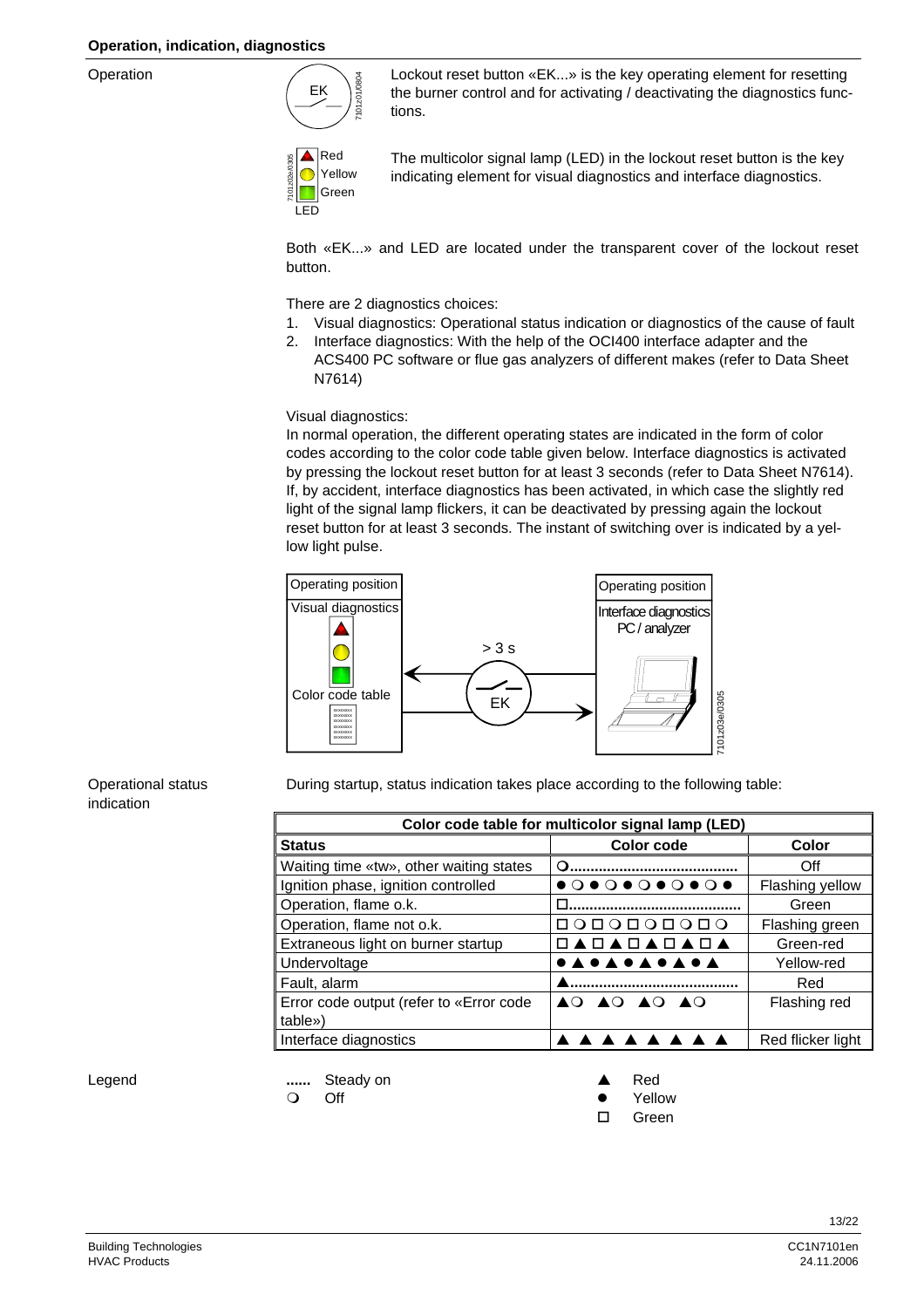Diagnostics of the cause of fault

After lockout, the red fault signal lamp will remain steady on. In that condition, visual diagnostics of the cause of fault according to the error code table can be activated by pressing the lockout reset button for more than 3 seconds. Pressing the reset button again for at least 3 seconds, interface diagnostics will be activated (for more detailed information, refer to Data Sheet N7614).

The following sequence activates the diagnostics of the cause of fault:



| Error code table  |          |                                                                                                                                                                                     |  |  |
|-------------------|----------|-------------------------------------------------------------------------------------------------------------------------------------------------------------------------------------|--|--|
| Red blink code of | «AL» at  | Possible cause                                                                                                                                                                      |  |  |
| signal lamp (LED) | term. 10 |                                                                                                                                                                                     |  |  |
| 2 blinks          | On       | No establishment of flame at the end of «TSA»<br>Faulty or soiled fuel valves<br>Faulty or soiled flame detector<br>Poor adjustment of burner, no fuel<br>Faulty ignition equipment |  |  |
| 3 x blinks        | On       | «LP» faulty<br>- Loss of air pressure signal after «t10»<br>- «LP» is welded in normal position                                                                                     |  |  |
| 4 blinks          | On       | Extraneous light when burner startup                                                                                                                                                |  |  |
| 5 blinks          | On       | Time out «LP»<br>- «LP» is welded in working position                                                                                                                               |  |  |
| 6 blinks          | On       | Free                                                                                                                                                                                |  |  |
| 7 blinks          | On       | Too many losses of flame during operation<br>(limitation of repetitions)<br>Faulty or soiled fuel valves<br>Faulty or soiled flame detector<br>Poor adjustment of burner            |  |  |
| 8 x blinks        | On       | Free                                                                                                                                                                                |  |  |
| 9 blinks          | On       | Free                                                                                                                                                                                |  |  |
| 10 blinks         | Off      | Wiring error or internal error, output contacts,<br>other faults                                                                                                                    |  |  |
| 14 blinks         | On       | CPI contact not closed                                                                                                                                                              |  |  |

During the time the cause of fault is diagnosed, the control outputs are deactivated

Burner remains shut down

- External fault indication remains deactivated
- Fault status signal «AL» at terminal 10, according to the error code table

The diagnostics of the cause of fault is quit and the burner switched on again by resetting the burner control. Press the lockout reset button for about 1 second (< 3 seconds).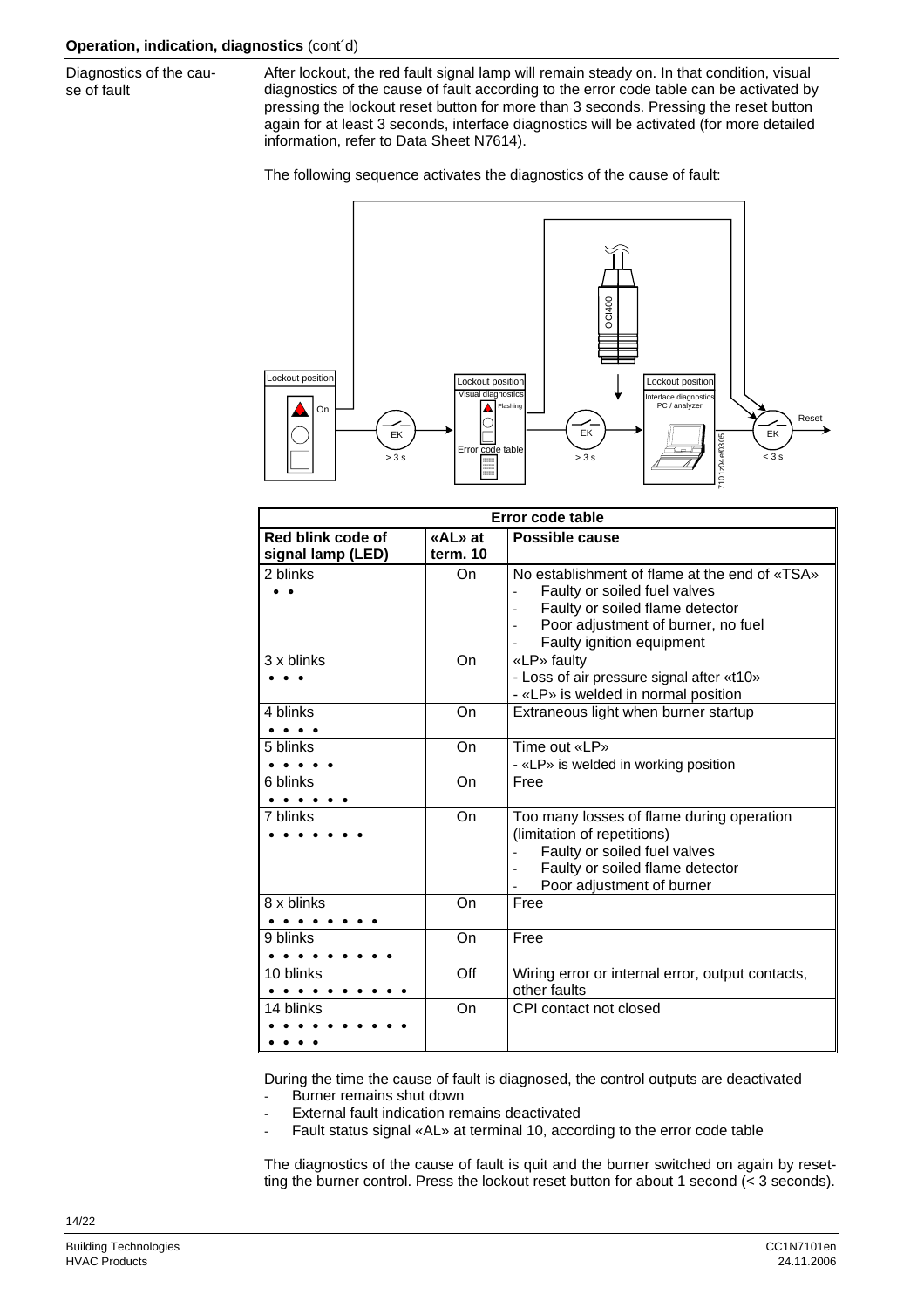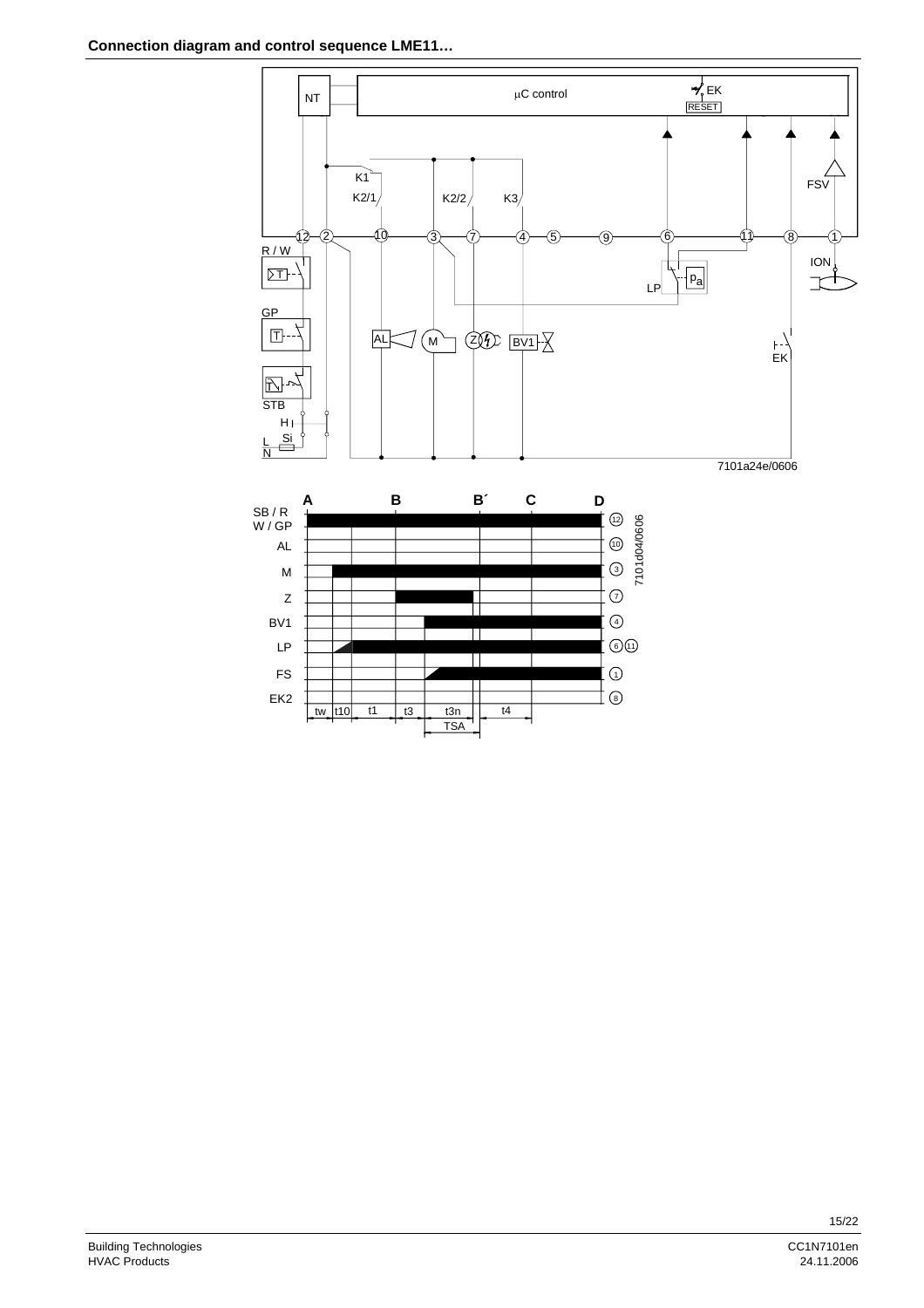

#### **Application examples only LME11… / LME21… / LME22…**

 $\bigwedge$ 

**The suitable wiring schemes are merely examples which must be verified in the individual case depending on application!** 



**\* Note:** Different from LGB...

Burner without fan and without «LP» Only for burner with fan control via auxiliary contactor «HS» with «LP»

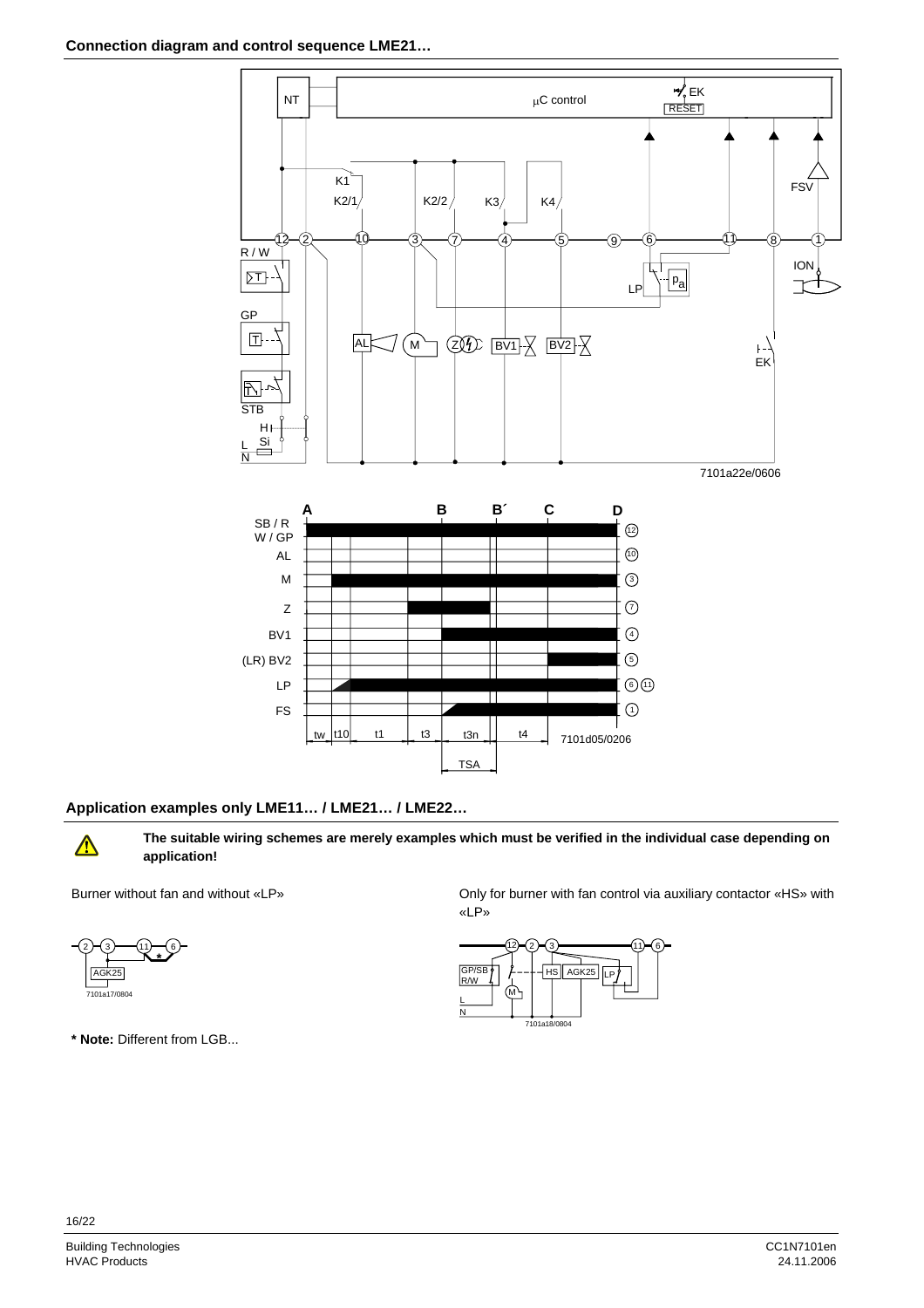#### **Application examples**



**The suitable wiring schemes are merely examples which must be verified in the individual case depending on application!** 

Control of actuators of 2-stage or 2-stage modulating burners. Controlled prepurging «t1» with low-fire air volume. Same low-fire actuator position during startup and operation.

For information about actuators «SA»: SQN3...: Refer to Data Sheet N7808 SQN7…: Refer to Data Sheet N7804 SQN9...: Refer to Data Sheet N7806







**SQN91.140... / 2-stage control** 

**SQN3...121... / 2-stage control** 

#### **\* Note**

With 2-stage modulating burners (with gas regulation damper «RV»), «BV2» and the dotted connection between terminals (\*) are not required.



II KL zu / "

IV

t1

IV III IV I

LKP NL

**SQN7...244 / 2-stage control**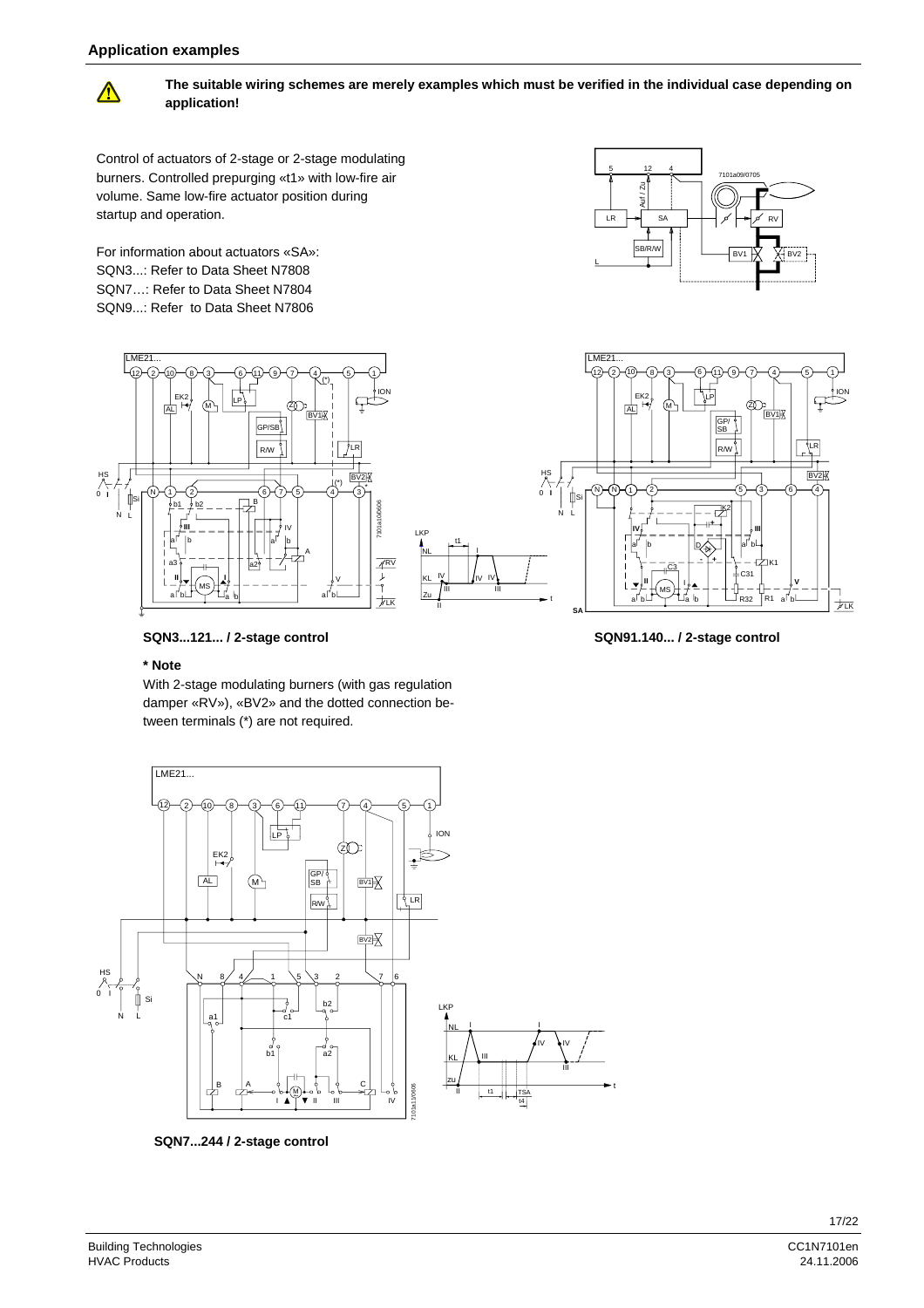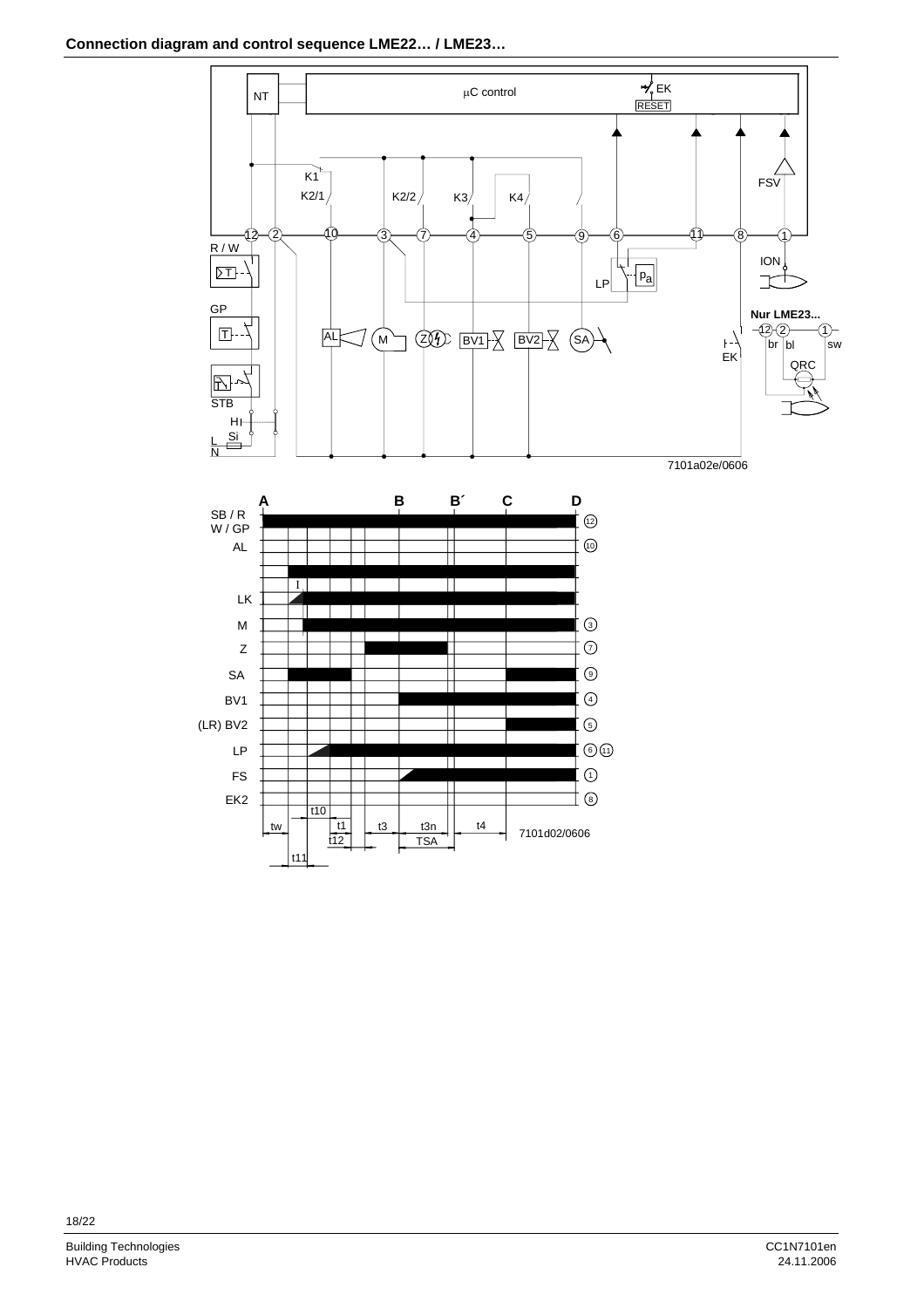

**The suitable wiring schemes are merely examples which must be verified in the individual case depending on application!** 

HS

t

t1

**I**

**II**

**III**

t4 TSA

III

IV IV

III

t4

Control of actuators of 2-stage or 2-stage modulating burners. Controlled prepurging «t1» with nominal load air volume.

For information about actuators «SA»: SQN3...: Refer to Data Sheet N7808 SQN7...: Refer to Data Sheet N7804 SQN9...: Refer to Data Sheet N7806





GP/SB (M) 0 **I** 6)—(8)—(10)—(2)—\_\_\_\_—(1)—(3)—(7)—(9 Si  $R<sup>3</sup>$ N L R1 к2 $\not\vdash$  $C2$   $-K1$ + D  $A$ RV C3 **III** - + نز R<sub>2</sub> **II <sup>I</sup>** MS C1  $\overline{\phantom{a}}$ 

#### **SQN3...151... or SQN3...251...**

#### \* **Note**

With 2-stage modulating burners (with gas regulation damper «RV»), «BV2» and the dotted connection between terminals (\*) are not required.



**SQN7...454 / 2-stage control 1 wire control**



**SA**  $\frac{1}{\sqrt{2\pi}}$ 



**SQN7...424 / 2-stage control 2 wire control**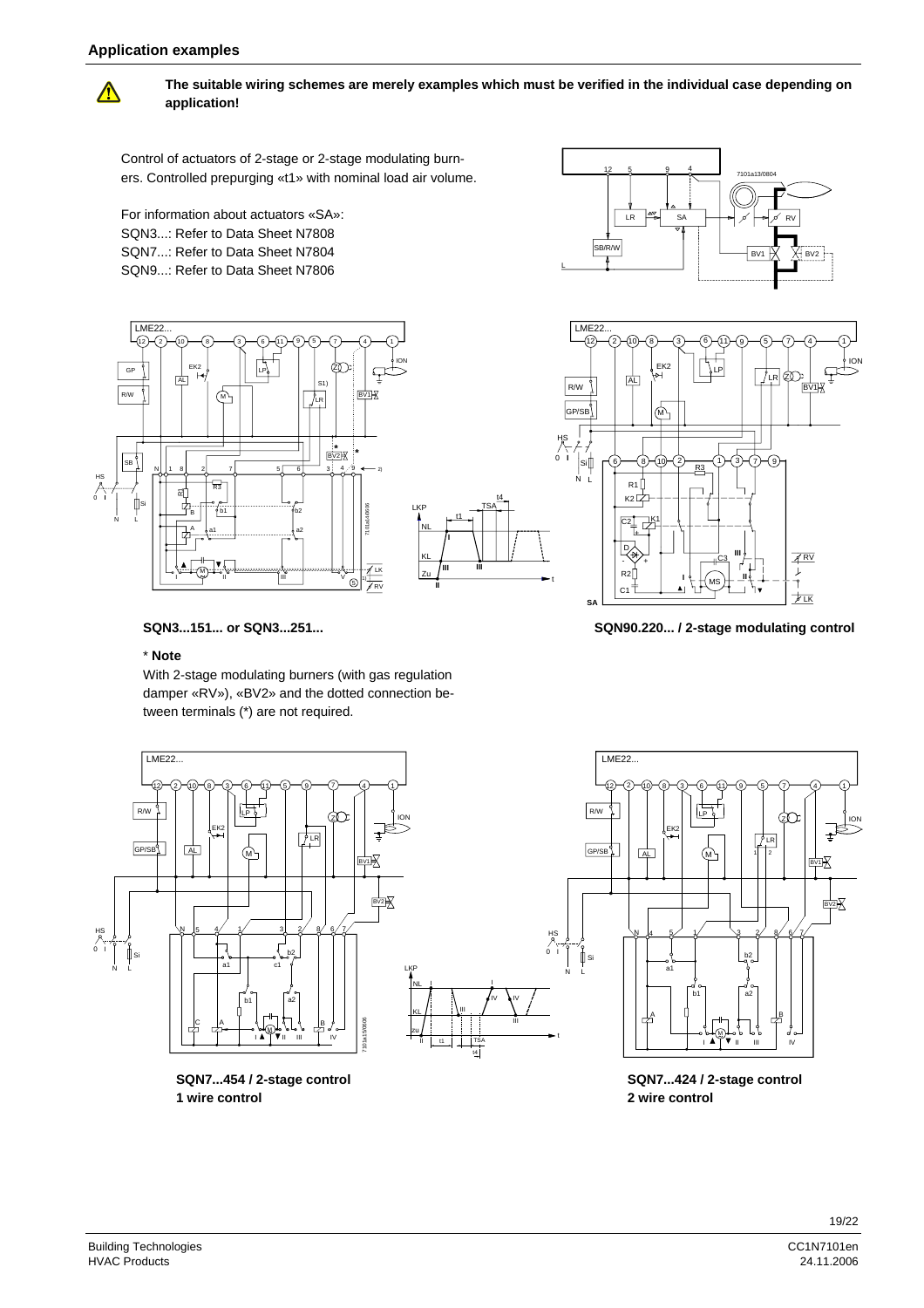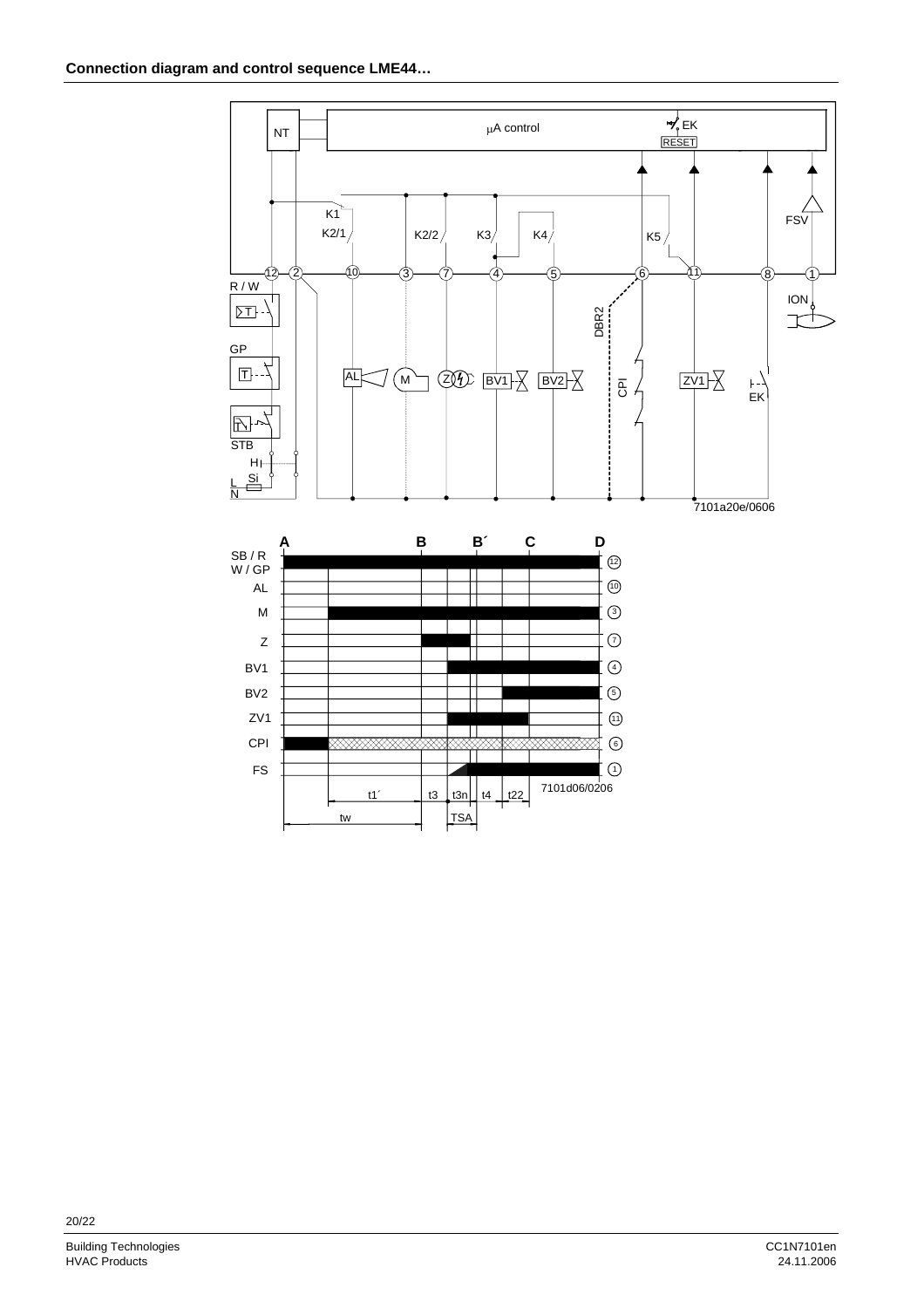| AGK25           | <b>PTC</b> resistor                                        |
|-----------------|------------------------------------------------------------|
| AL              | Error message (alarm)                                      |
| <b>BCI</b>      | <b>Burner Communication Interface</b>                      |
| <b>BV</b>       | Fuel valve                                                 |
| <b>CPI</b>      | <b>Closed Position Indicator</b>                           |
| Dbr             | Wire link                                                  |
| EK              | Remote lockout reset button (internal)                     |
| EK <sub>2</sub> | Remote lockout reset button                                |
| <b>ION</b>      | Ionization probe                                           |
| FS              | Flame signal                                               |
| <b>FSV</b>      | Flame signal amplifier                                     |
| GP              | Gas pressure switch                                        |
| H.              | Main switch                                                |
| НS              | Auxiliary contactor, relay                                 |
| <b>ION</b>      | Ionization probe                                           |
| K14             | Internal relays                                            |
| KL              | Low-fire                                                   |
| LK              | Air damper                                                 |
| <b>LKP</b>      | Air damper position                                        |
| LP              | Air pressure switch                                        |
| LR.             | Load controller                                            |
| м               | Fan motor                                                  |
| МS              |                                                            |
| NL              | Synchronous motor<br>Nominal load                          |
|                 |                                                            |
| NT              | Power supply                                               |
| QRA             | Flame detector                                             |
| QRC             | Blue-flame detector                                        |
|                 | bl<br>blue                                                 |
|                 | br<br>brown                                                |
|                 | black<br>SW                                                |
| R               | Control thermostat / pressurestat                          |
| RV              | Gas regulation damper                                      |
| SA              | Actuator SQN                                               |
| SВ              | Safety limit thermostat                                    |
| <b>STB</b>      | Safety limit thermostat                                    |
| Si              | <b>External fuse</b>                                       |
| t               | Time                                                       |
| W               | Limit thermostat / pressure switch                         |
| z               | Ignition transformer                                       |
| ZV              | Pilot gas valve                                            |
|                 |                                                            |
| Α               | Start command (switching on by «R»)                        |
| $B - B'$        | Interval for establishment of flame                        |
| С               | Operating position of burner reached                       |
| C-D             | Burner operation (generation of heat)                      |
| D               | Controlled shutdown by «R»                                 |
|                 | • Burner will immediately be shut down                     |
|                 | • Burner control will immediately be ready for new startup |
|                 |                                                            |
| I               | Cam I actuator                                             |
|                 |                                                            |
| t1              | Prepurge time                                              |
| t1'             | Purge time                                                 |
| t3              | Preignition time                                           |
| t3n             | Postignition time                                          |
| t4              | Interval between ignition «Off» and release of «BV2»       |
| t10             | Specified time for air pressure signal                     |
|                 |                                                            |
| t11             | Programmed opening time for actuator «SA»                  |
| t12             | Programmed closing time for actuator «SA»                  |
| t22             | 2 <sup>nd</sup> safety time                                |
| TSA             | Ignition safety time                                       |
| tw              | Waiting time                                               |